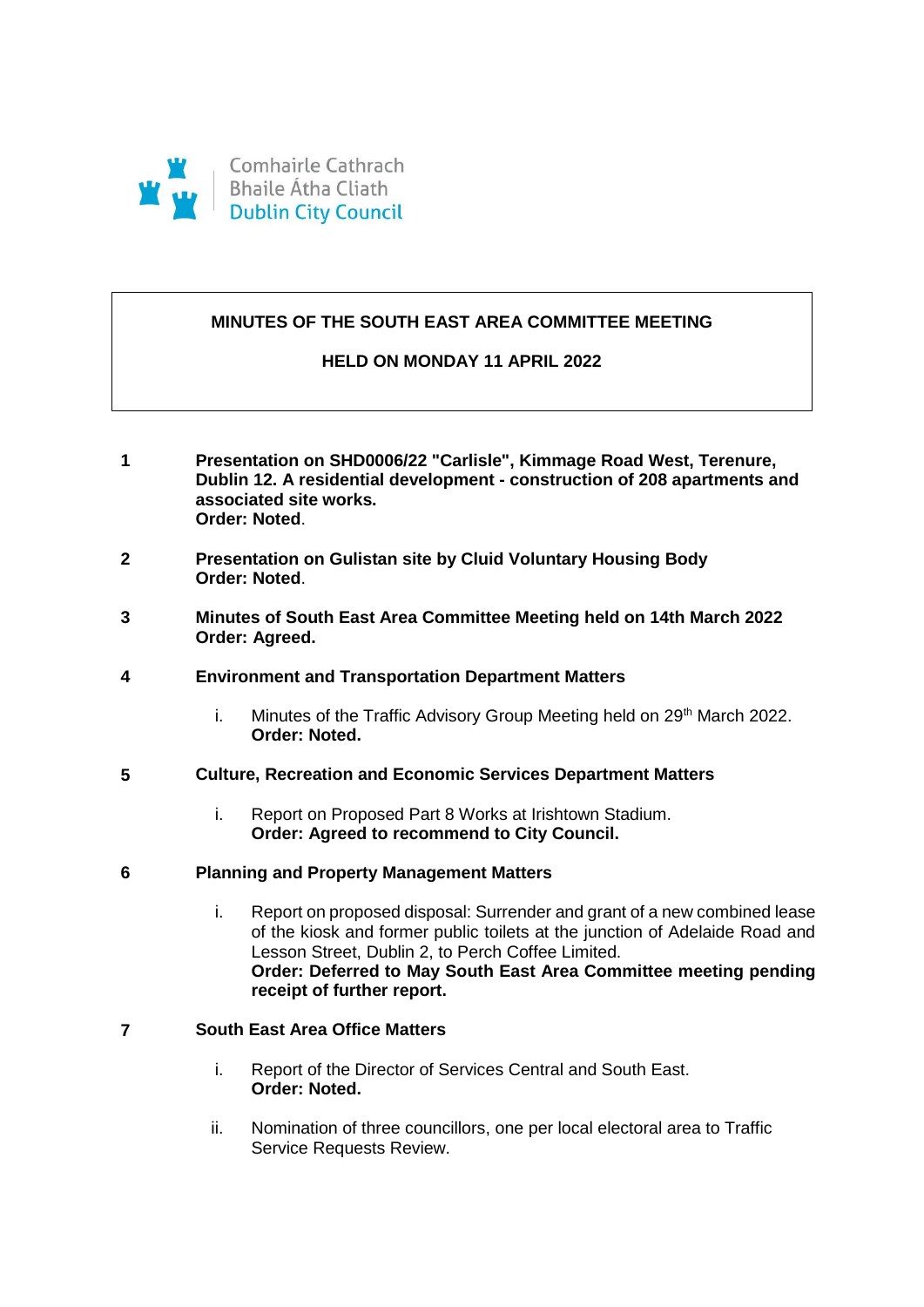**Order: Councillors from each local electoral area to select a representative and inform South East Area Office of nominated councillor.**

#### **8 Motions**

#### **Motion 1 from Councillor Mary Freehill**

That the Traffic Department urgently erect bollards at the entrance to Kimmage Grove. In the meantime, that the clampers be requested to visit this site on a very regular basis nightly because of illegal parking that is hindering access to this estate.

## **Order: Report to Councillor.**

#### **Motion 2 from Councillor Mary Freehill**

The current state of Leinster Road is dangerous for cyclists and pedestrians and is very unsightly. That the Manager sets out what powers the council can use to ensure that Irish Water reinstate Leinster Road, Rathmines following renewal of water pipes. Furthermore that the Cleansing Department add Leinster Road to their list now that work has been completed.

# **Order: Report to Councillor.**

#### **Motion 3 from Councillor Dermot Lacey**

Noting the appalling state of the footpath in the vicinity of Vergemount, Clonskeagh Road and Vergemount Park this committee requests the Manager to immediately have these examined with a view to a serious upgrade of same and an immediate repair of the particularly poor work at the junction of Vergemount Park and Clonskeagh Road.

**Order: Report to Councillor.**

#### **Motion 4 from Councillor Mary Freehill**

That this committee contact the NTA regarding the shortage of buses on the Harold's Cross route into town in morning rush hour. Residents of the area are unable to get a bus into town to work as the buses are full when they arrive in Harold's Cross. Furthermore, we would like to discuss why more buses don't use the Clanbrassil Street route into town and to explain why Rathmines Rathgar and Terenure areas are still deprived of a bus service to St. Stephen's Green. **Order: Report to Councillor.**

### **Motion 5 from Councillors Tara Deacy and Deirdre Conroy**

That this committee support an urgent investigation regarding the speed and behaviour of traffic on the stretch of the lower Crumlin Road between Sundrive Road and the Grand Canal (Dolphin's Barn Bridge / Parnell Road) and that action be taken to address the ongoing serious concerns of residents and children/young people using the various facilities in this area.

There have been a number of serious collisions on this stretch in recent times and a review carried out by DCC in 2018 did not allow for any measures to be put in place.

This stretch of road is chiefly residential in nature, it is also home to three different schools (Loreto Senior Primary School / Scoil Mhuire Óg and Loreto Junior Primary School) a busy sports ground - Dolphin Park which is used by two growing GAA clubs and almost a dozen local schools, a youth club - Clay Youth Project, Dolphins Barn Fire Station and the densely populated residential complex of Seagull House.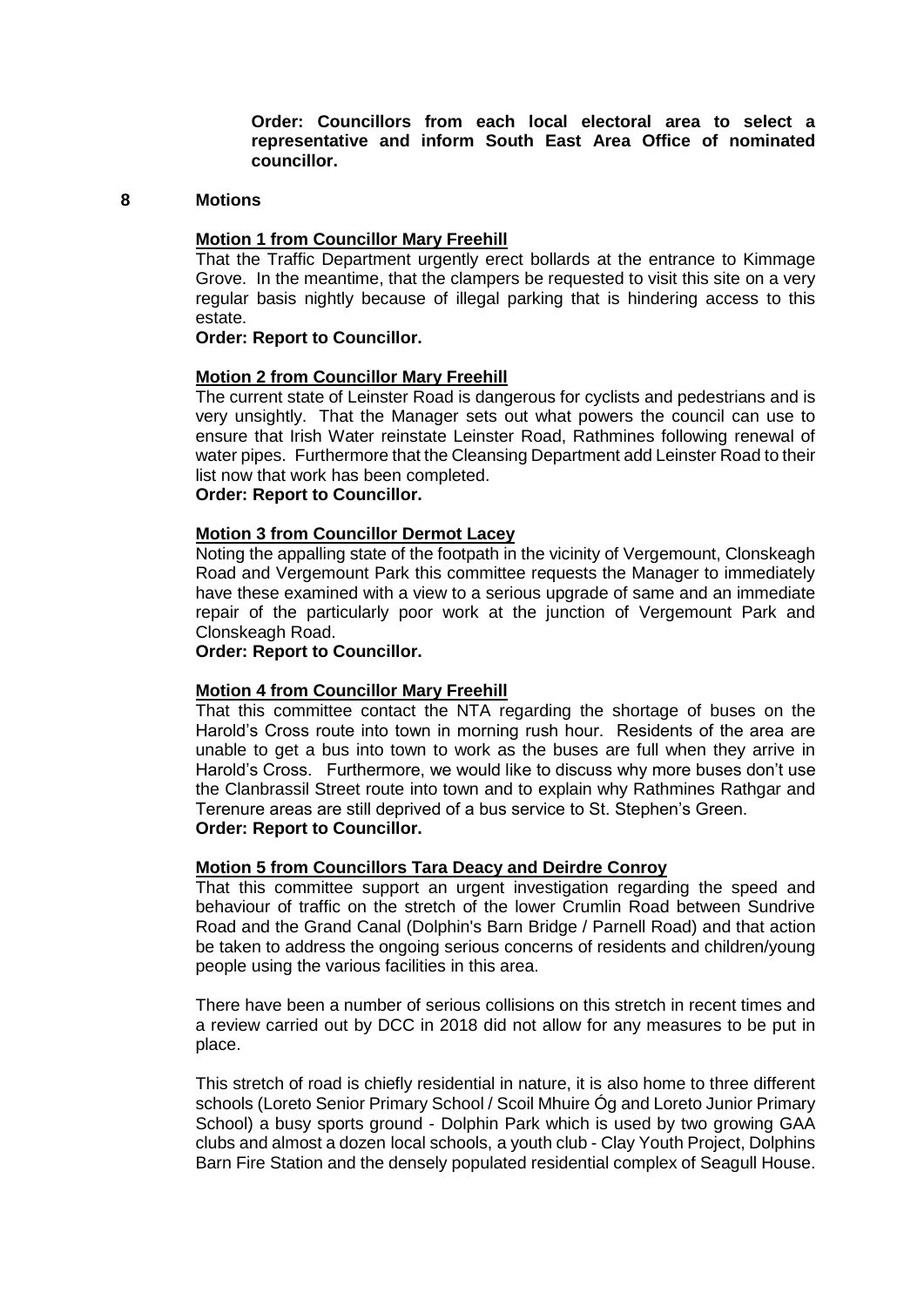Residents have identified a number of measures that may help, can some or all of these be considered this time round:

- proper analysis of traffic and pedestrian activity at this location
- reduction in speed limit to 30kmph
- traffic calming measures including visual obstacles
- road narrowing
- yellow box outside Dolphin Park
- protected cycle lanes
- speed reader
- lollipop people on Crumlin Road side of Loreto at school times.

- school zone pencil bollards should be installed at the end of the laneway where the Junior School enters the Loreto grounds.

## **Order: Report to Councillor.**

## **Motion 6 from Councillor Mary Freehill**

That we be given a date for the unveiling of the plaque to be inserted on the last remaining bollard from the Swan River in Rathmines which is now a protected structure. This issue has been on the agenda for well over a year. **Order: Report to Councillor.**

### **Motion 7 from Councillor Mary Freehill**

That we receive an up to date explanation regarding Terenure Library. The last report given was that the title was being tidied up by the Law Dept., this is necessary in order to proceed with work on the library which was agreed in 2017. **Order: Report to Councillor.**

## **Motion 8 from Councillor Dermot Lacey**

This Committee requests a report on what measures can be taken to install safe cycling along the Merrion Road particularly the stretch from Ailesbury Road to the Booterstown to connect with the works being undertaken by Dun Laoghaire Rathdown County Council.

### **Order: Report to Councillor.**

### **Motion 9 from Councillor Deirdre Conroy**

This committee requests that Palmerston Park be funded for restoration of its original built and landscape features, in tandem with the proposed 'expensive provision' of tea rooms within the historic park of 1894.

There is a comprehensive observation provided by Richview Residents' Association which has been submitted to the Conservation Department at DCC and the Parks Department in relation to Planning Reference 3267/22 Part 8 application.

Original build features are in a very bad state of repair, namely the following:

- Shelter
- Rockwork Pond and Railings
- Entrances perimeter and central railings
- Footpaths
- Benches and their groupings
- **Order: Report to Councillor.**

**Order: Report to Councillor.**

### **Motion 10 from Councillor Claire Byrne**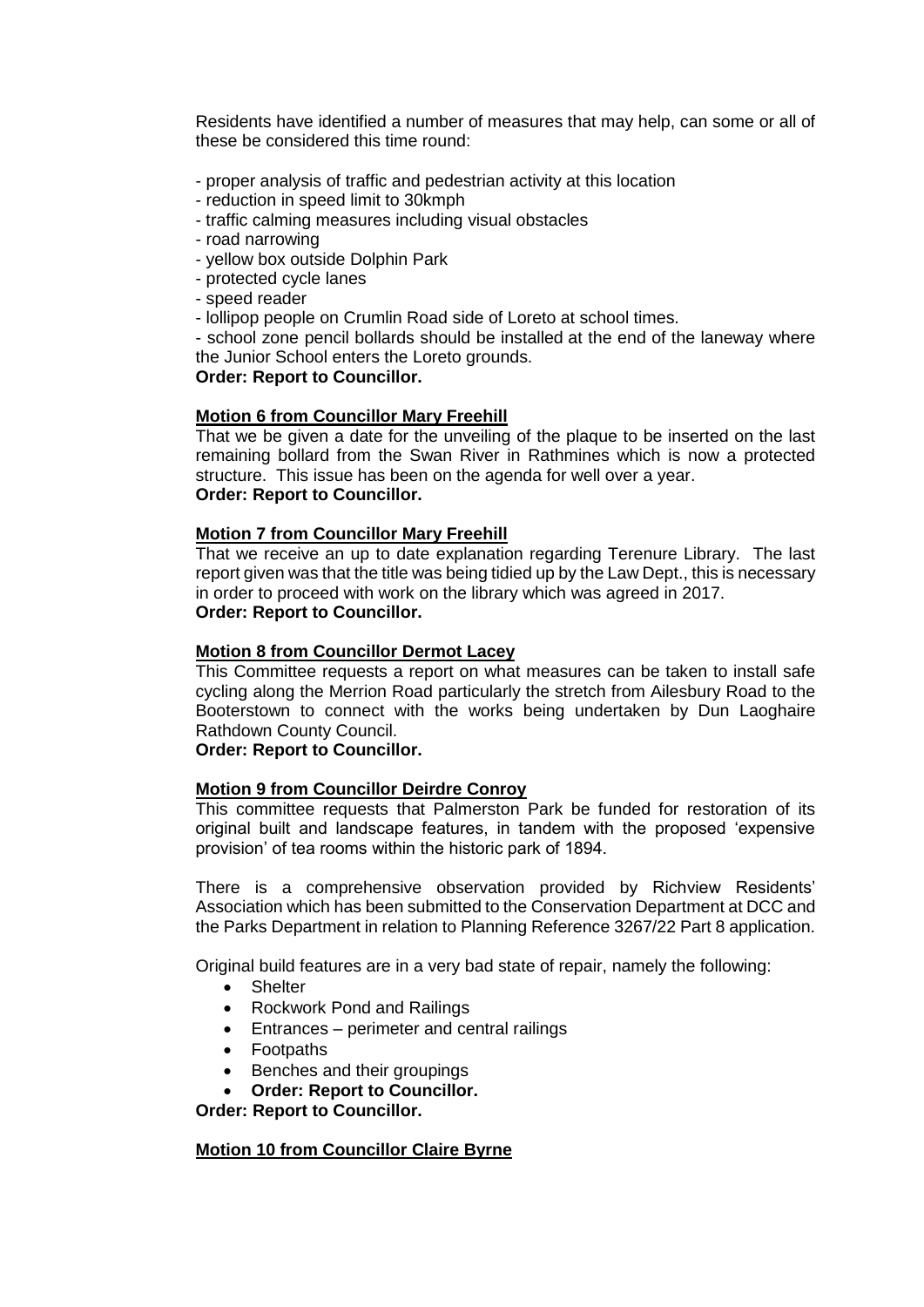That this Area Committee calls on the Area Manager to find further solutions to address the ongoing issue of businesses in Temple Bar leaving bins out on the streets all day every day. **Order: Report to Councillor.**

#### **Motion 11 from Councillor Claire Byrne**

That this Area Committee calls on the Area Manager to actively progress the shared bin trials planned for Portobello. **Order: Report to Councillor.**

## **9 Questions to the Chief Executive 11th April 2022 Order: Noted.**

#### **Councillor Dermot Lacey Chairperson Monday 11 April 2022**

#### **Attendance:**

**Members**: **Members**: **Members**: Dermot Lacey (Chairperson) Danny Byrne Hazel Chu Claire Byrne Daniel Céitinn Tara Deacy Deirdre Conroy Pat Dunne Anne Feeney Mannix Flynn Mary Freehill Claire O'Connor Carolyn Moore

#### **Apologies.**

Paddy McCartan

## **Officers**

**Brian Hanney Communist Communist Stranger Hanney Stranger Communist Communist Communist Communist Communist Communist Communist Communist Communist Communist Communist Communist Communist Communist Communist Communist Com** Jennifer Wall **Brian Kirk MacEvilly** Brian Kirk John MacEvilly Leah Johnson Neil O'Donoghue Zsolt Szombatfalvi Deri Flood **Contract Contract Contract Contract Contract Contract Contract Contract Contract Contract Contract Contract Contract Contract Contract Contract Contract Contract Contract Contract Contract Contract Contract Con** Michelle Robinson Iva Geci Marguerite Cahill

#### **Non-members**

Gillian Kennedy, Cluid **Dean Murphy, Cluid** Daniel Forde, Cluid **Question to the Chief Executive South East Area Committee**

**Meeting 11th April 2022**

### **Q.1 Councillor Dermot Lacey**

To ask the Manager if he will arrange to have the request for Double Yellow Lines extended as per the request submitted here as (details supplied) examined and implemented as soon as possible.

#### **Reply**:

Following a site inspection on Durham Road it was noted the provision of on-street parking on both sides of the road serves as a traffic calming measure. The road is 6, 6 metres wide at this location and it qualifies for two-sided parking therefore the extension of double yellow lines is not required.

# **Q.2 Councillor Dermot Lacey**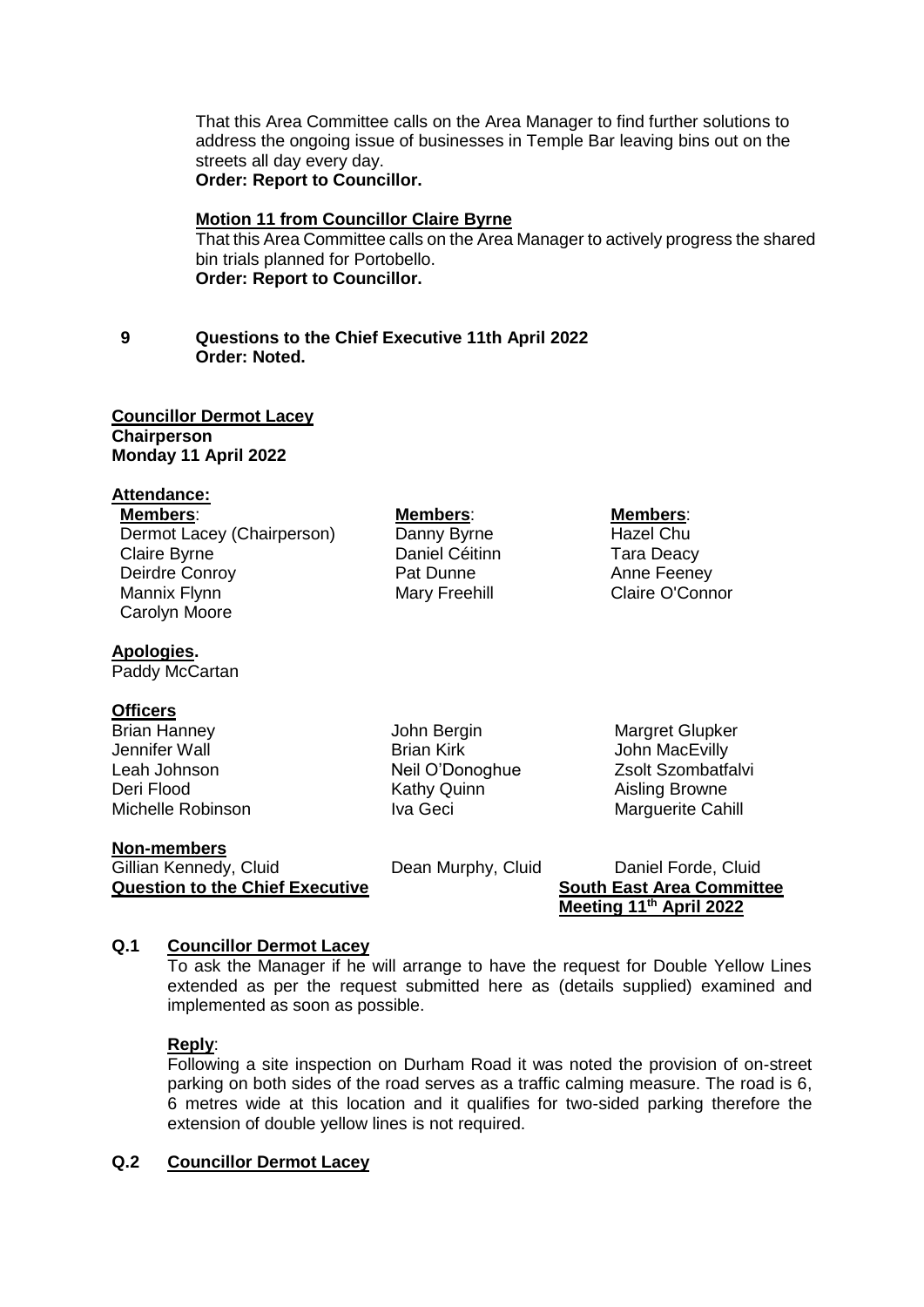To ask the Manager if he will secure a response from the Chief Executive to the issues outlined in the correspondence and photographs submitted with this question relating to Sandymount and Merrion Strand.

# **Reply:**

A Reply, advising the following, will be received shortly by Mr. Turner:

## **Proposed flood defence enhancements:**

The project is being carried out in two phases.

Construction of the Phase 1 Works (coastal flood defence measures along the Sandymount promenade between Gilford Avenue and St. Alban's Park) will be undertaken by the *Office of Public Works* (*OPW*) direct labour crews. Funding of the Phase 1 Works is in place at present. Works are scheduled to commence on site in August this year. The recent delays to the construction start date were due (1) to the public health measures relating to the pandemic that the Council had to implement and (2) a request from the *OPW* for further additional modelling work to be carried out to inform a detailed wave overtopping assessment of the existing defences at Sandymount.

Phase 2 of the Project (coastal flood defence measures between the northern tip of the existing promenade and Sean Moore Park) is not as advanced as Phase 1. Tender Documents have been completed to procure a Consultant for Stage I: Scheme Development and Preliminary Design and Stage II: Planning Statutory Delivery Route and Public Exhibition. These Tender Documents are currently being checked by the Council's *Central Procurement Unit* and the *OPW*. Our aim is to complete the procurement and appoint a Consultant in Quarter 4 of this year. Following the appointment of the Consultant and the development of the design options, a Project Programme showing all the key milestones to Project completion - Part 10 planning permission through An Bord Pleanála, procurement of Consultant for the Construction Stage, procurement of construction Contractor, construction period, handover of completed works – can then be advised and presented.

### **Sandymount Strand sewage discharge and clean up**

In previous correspondence on the  $23<sup>rd</sup>$  of July and  $8<sup>th</sup>$  October last to Mr Turner the Council set out its commitment to attend the site of the Ailesbury storm water overflow on Sandymount and Merrion Strand after we are notified of an outfall having occurred. This commitment includes scheduled site clean ups after there has been heavy rainfall and/or if contacted to do so by members of the public. Council staff have continued to undertake this work and our most recent site clean-up was on the  $16<sup>th</sup>$  of March last.

In relation to the request for DCC to erect signage at this location to protect public health, we are happy to agree to this measure and will arrange to have the appropriate signage erected.

# **Q.3 Councillor Mannix Flynn**

Can the manager issue a report with regards pedestrianisation of Duke Street and vehicle access for the street trader/flower sellers on that street?

### **Reply:**

A report on the recent non-statutory public consultation for the Duke Street/ Anne Street South Public Realm scheme was circulated to local Councillors on w/e 1<sup>st</sup> April, and has been published on Dublin City Council's Consultation Hub: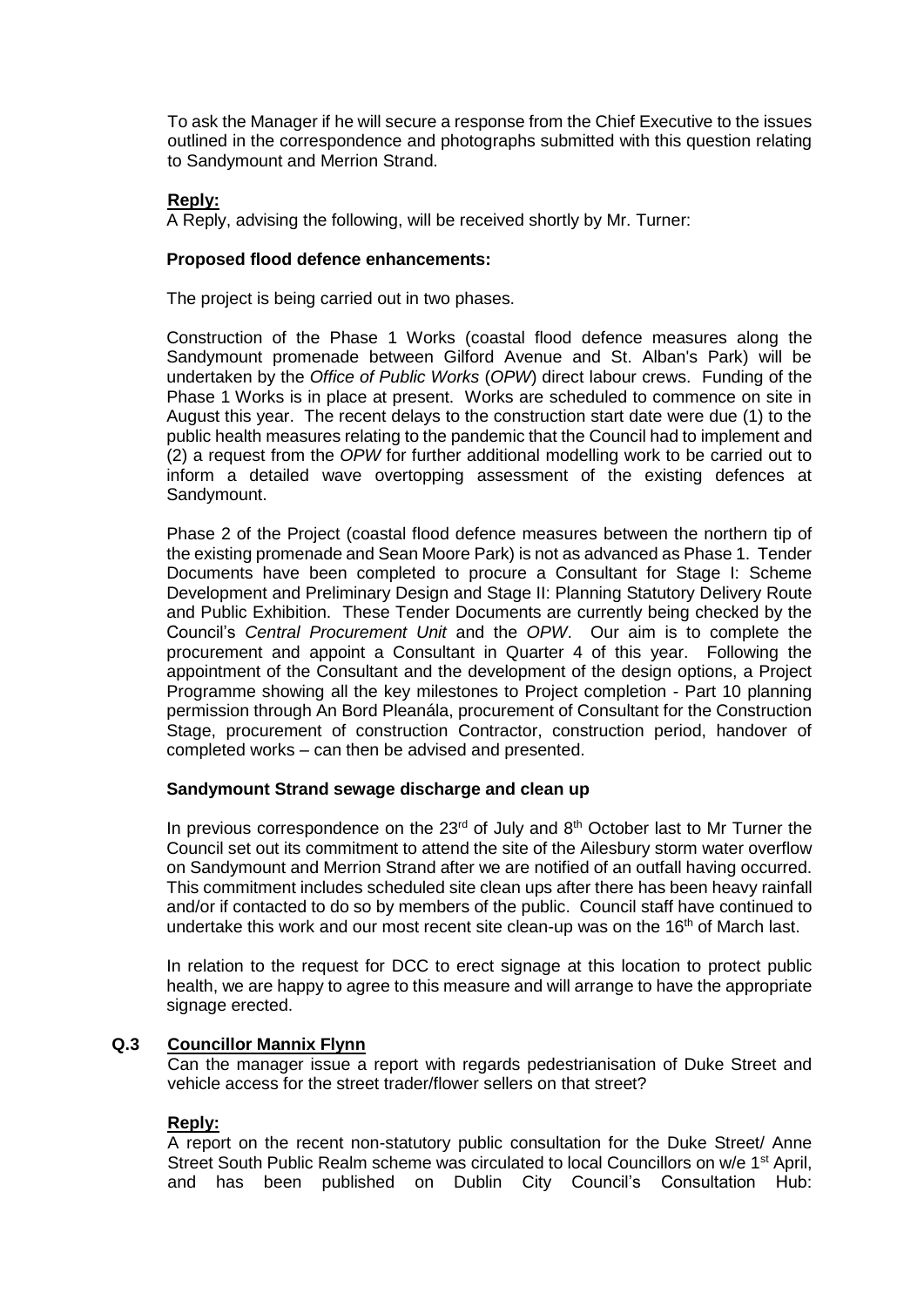[https://consultation.dublincity.ie/traffic-and-transport/duke-street-anne-st-south](https://consultation.dublincity.ie/traffic-and-transport/duke-street-anne-st-south-public-realm-scheme/)[public-realm-scheme/](https://consultation.dublincity.ie/traffic-and-transport/duke-street-anne-st-south-public-realm-scheme/)

The larger report on the trial pedestrianisation of the wider Grafton Street area also references the Duke Street /South Anne Street. That report is available at: [https://consultation.dublincity.ie/traffic-and-transport/feedback-on-grafton-street-area](https://consultation.dublincity.ie/traffic-and-transport/feedback-on-grafton-street-area-pedestrianisation/)[pedestrianisation/](https://consultation.dublincity.ie/traffic-and-transport/feedback-on-grafton-street-area-pedestrianisation/)

Additional consultation will take place over the coming weeks with local businesses and other stakeholders.

## **Q.4 Councillor Mannix Flynn**

Can the manager issue a full report with regards the implementation of the Mary Higgins report into street food offerings for homeless individuals or those sleeping rough?

## **Reply:**

The recommendations in *On-Street Food Services in Dublin: A Review* will be reviewed and implemented later this year, and an update will be provided to the Special Committee on Homelessness, sub-committee of the Housing SPC. Some of the recommendations are wider than the work of the DRHE and will be managed in conjunction with other Departments and agencies.

# **Q.5 Councillor Mannix Flynn**

Can the manager issue a full report with regards the planning application and grants to Hines Development and construction company with regards to public works and infrastructures that are being built that are related to the Metro Station at the Charlemont location? This report to include all public tendering for such public works. All procurements of such public works and all statutory compliance, regulations and laws that accompany such works. Also, can the manager supply what railway orders, if any, were in place when these works commenced? Also, what laws, if any, render these works exempt under planning? And what is the exact cost of these works. Further, that DCC Planning Department furnish this request with all due diligence that were done in relation to the Hines planning grant at this location?

# **Reply:**

# **Parent Permission – 2373/17**

Planning permission was sought on  $2^{nd}$  February 2017 for the refurbishment and alterations to the existing Carroll's Building at Grand Parade, Dublin 6 and the provision of a new part 3, part 4, part 5 and part 6 storey office building over two levels of basement located to the south of the Carroll's Building and linked to the Carroll's Building by a 6 storey glazed atrium and 8 storey link (Plan No. 2373/17). On foot of observations submitted by the NTA and TII, further information and clarification of further information was sought from the applicant. Further information was submitted in relation to the basement levels to demonstrate that the proposed development would not prejudice or compromise the delivery of essential transport infrastructure in the future. Following an appeal, An Bord Pleanála granted planning permission subject to conditions, including Condition 3;

*3. (a) Prior to commencement of development, the developer shall enter into an agreement with Transport Infrastructure Ireland/ National Transport Authority in respect of those authorities' requirements to safeguard the potential infrastructure and operation of the existing Charlemont Luas Station and to accommodate the potential development, construction and operation of a metro or light railway on, at, or near the*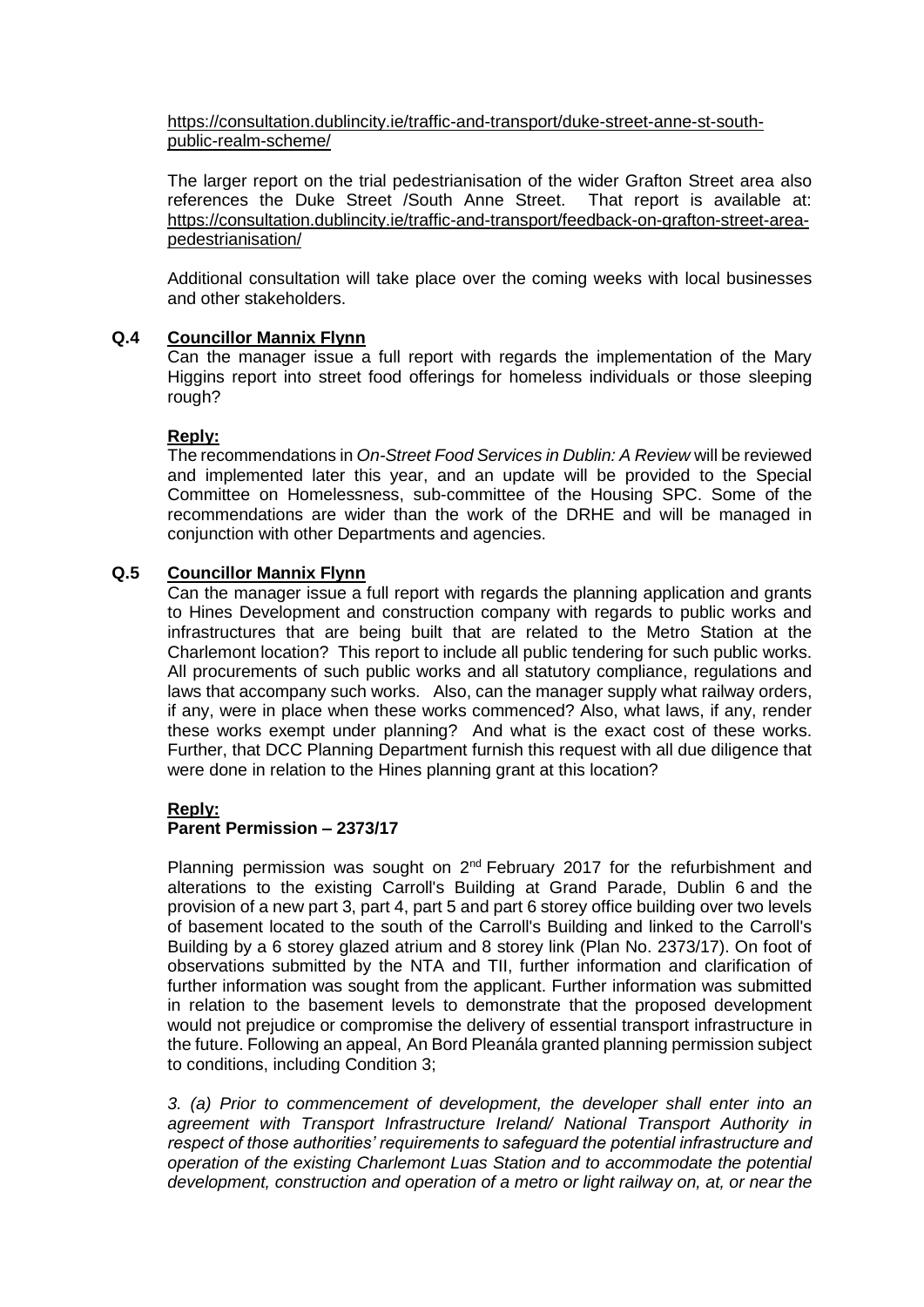| site | the | approved | development. |
|------|-----|----------|--------------|
|      |     |          |              |

*(b) Prior to commencement of development, the developer shall agree in writing with Transport Infrastructure Ireland/National Transport Authority a detailed plan to ensure the structural stability and safety of adjacent rail infrastructure. The agreement plan shall then be submitted to the planning authority prior to commencement of development.*

## *Reason: In the interest of proper planning and sustainable development.*

It was noted in the Planning Inspector's report that the site as existing was underused and located on a high capacity transport route and (ii) that any future development of the subject site should not in any way jeopardise or constrain options for the delivery of such critical infrastructure. Therefore, in determining the application and in light of the above, provision was made to future proof both the proposed development and the future potential delivery of a metro station in the vicinity of this site.

Notwithstanding the decision of the An Bord Pleanála to grant planning permission, the approval, delivery and ultimately the operation of the metro including the final alignment of the line, stations arrangements and ties in between the Metro North and the Metro South/Luas in the vicinity of Charlemont / Dartmouth Square, it was acknowledged that the provision of the Metro would require to be the subject of a separate Railway Order under the Transport Act 2001 (as amended).

## **Amendments to parent permission – 4755/19**

Following the initial grant of planning permission (parent permission), planning permission was sought and granted on the 21<sup>st</sup> February 2020 for the following amendments to the approved development including the omission of the Basement -2 level from the permitted new building and internal reconfiguration of the layout of the Basement -1 level (Plan No. 4755/19). Planning permission was granted subject to Conditions including Condition 10;

*10. The applicant shall comply with the following Transportation Planning Division requirements:*

*i) The proposed development shall otherwise comply with the conditions of permission granted under Register Reference 2373/17 (ABP Ref. PL29S. 300873-18).*

*ii)* Prior to commencement of development, the developer shall enter into an *agreement with Transport Infrastructure Ireland/ National Transport Authority in respect of those authorities' requirements to safeguard the potential infrastructure and operation of the existing Charlemont Luas Station and to accommodate the potential development, construction and operation of a metro or light railway on, at, or near the site of the approved development.*

*Reason: In the interest of the proper planning and sustainable development of the area.*

### **Amendments to parent permission – 3486/20**

Planning permission was sought and granted on appeal on 31st January 2022 for further amendments to the parent permission (Plan No. 3486/2020);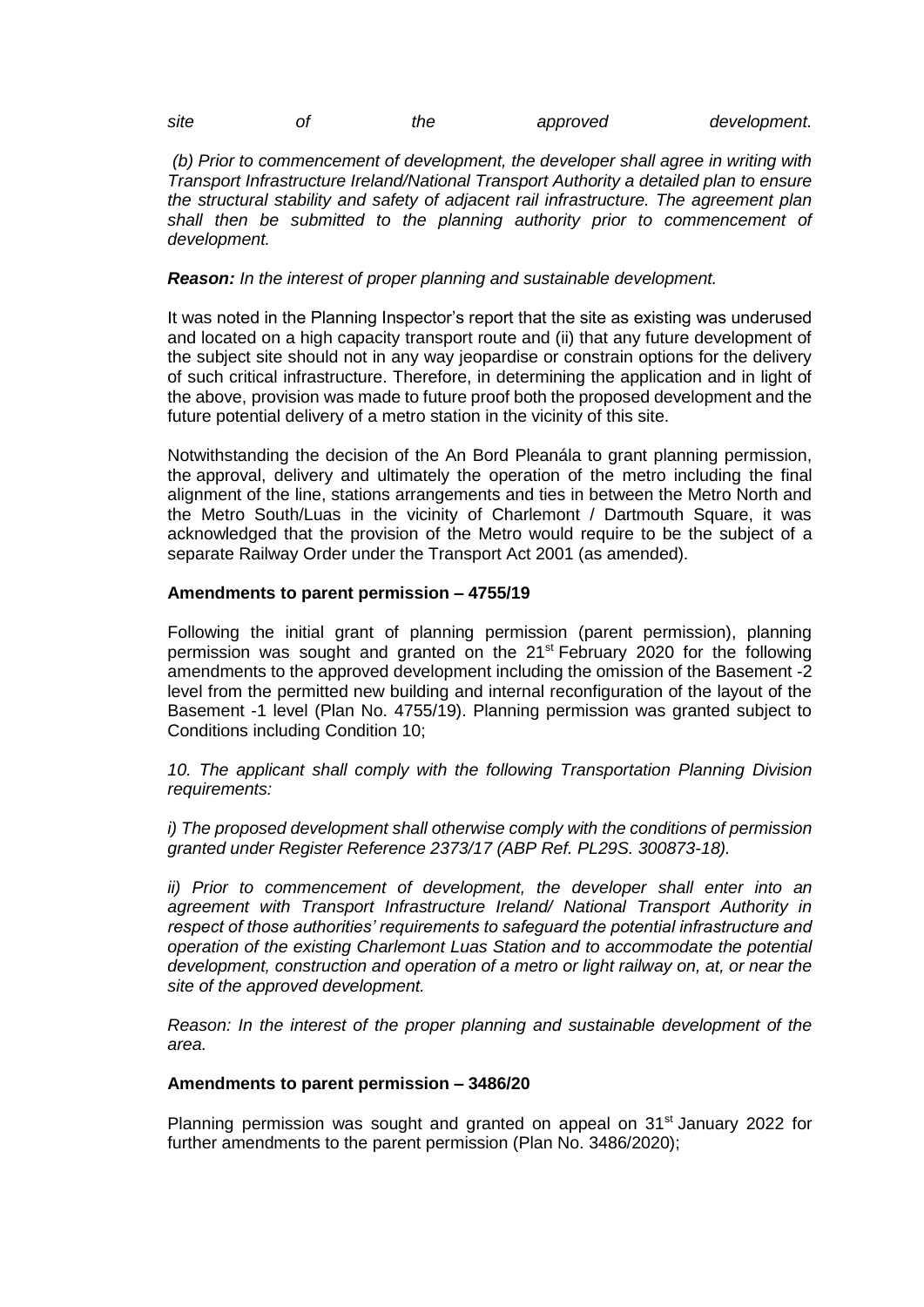- Amendment and extension of the office accommodation at fourth and fifth floor levels, resulting in additional office floor space at both levels (an increase of 114 sq. m. at fourth floor level, and 184 sq. m. at fifth floor level);
- The extension of the southern stair core of the permitted office development to serve the fourth and fifth floor levels;
- Associated amendments to the extent and layout of the permitted roof terraces at fourth and fifth floor levels, including reorientation of permitted rooftop plant;
- Provision of an additional access / egress route at ground level to the south of the permitted office development;
- The proposed amendments include an extension of the development boundary of permission Reg. Ref.: 2373/17 and An Board Pleanála Reg. Ref.: ABP- 300873-18, as previously amended under Reg. Ref.: 4755/19 to accommodate the additional access / egress route at ground level.

In conclusion, it can be confirmed that the parent permission allowed for enabling works to *be carried out to accommodate the potential development, construction and operation of a metro or light railway on, at, or near the site of the approved development.* It can also be confirmed that a Railway Order has not yet been sought or approved for the Metro. The cost and funding of these works are a matter for the NTA and not for the City Council.

# **Q.6 Councillor Mannix Flynn**

Can the manager reinstate a loading bay that was removed from Fownes Street? Many businesses in this area are finding it extremely difficult to load in and out and many of these businesses are considering closing. There is ample space here to reinstate the loading bay.

# **Reply:**

There are construction works still ongoing on the premises of the former Central Bank on Fownes Street. Following a site inspection on Fownes Street Upper it was noted that there was no suitable location could be identified to reinstate / install a loading bay on this location at this time.

# **Q.7 Councillor Mannix Flynn**

Can the manager issue a full report including the register of those who are entitled to vote in the upcoming BID plebiscite renewal in the South East Area?

# **Reply:**

Following a public consultation period, Dublin Town informed Dublin City Council on 19th February 2022 of their intention to proceed with a plebiscite to renew the Business Improvement District Scheme. Local ratepayers in the BIDs area are entitled to vote in the plebiscite.

The Returning Officer compiles an electoral roll based on the rateable properties in the proposed business improvement district. This includes the name and billing address of each rate payer eligible to vote. This forms the electoral roll for the plebiscite. There are 2,929 entities eligible to vote in the plebiscite.

As the Electoral Roll contains personally identifiable details, privacy considerations arise, therefore it is not possible to publish or issue copies. However, interested parties can view the electoral roll by appointment in the Office of the Chief Executive in Dublin City Council.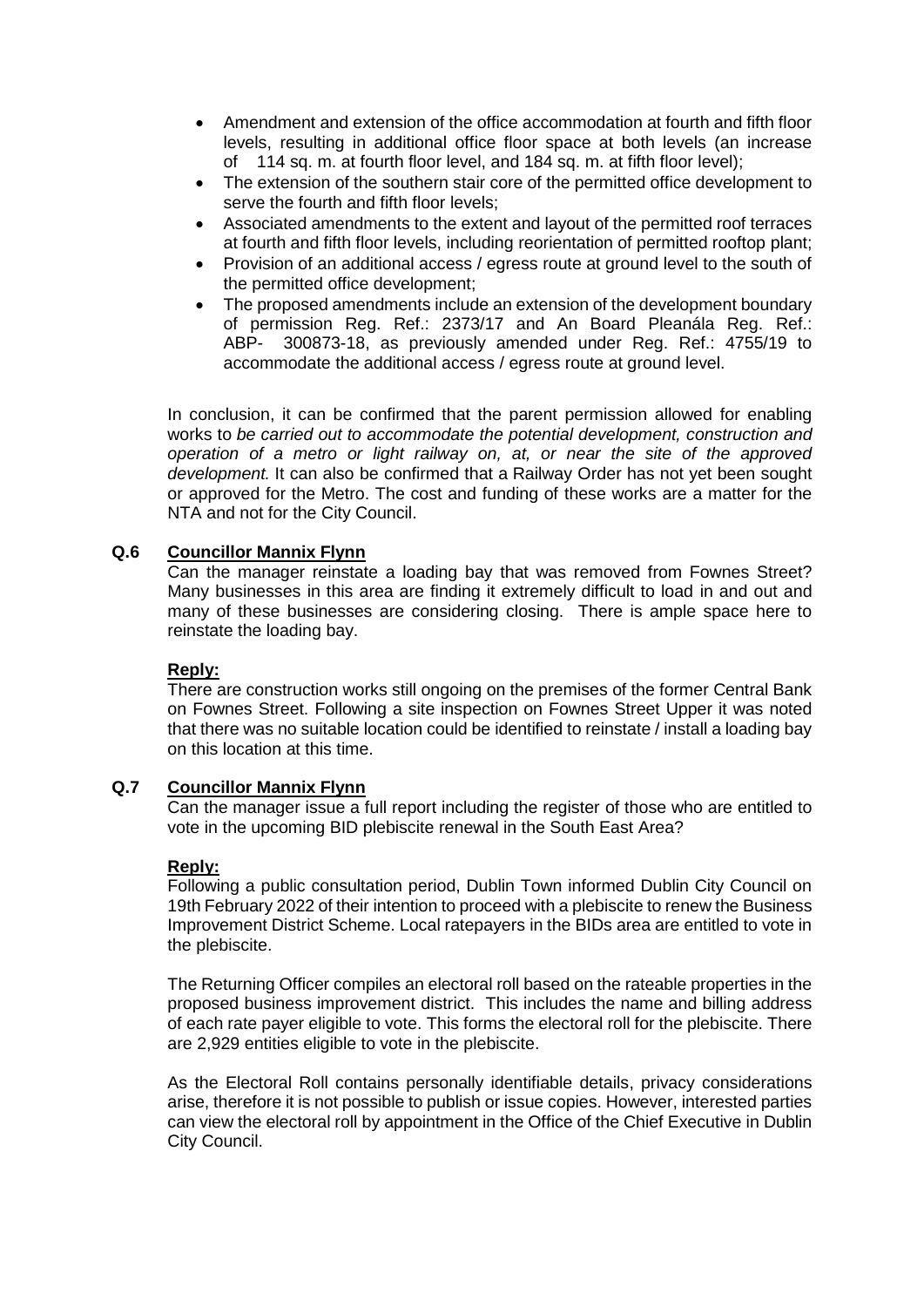Details of all the streets in the BIDs area and liability address are available on Dublin City Councils website [https://www.dublincity.ie/news/proposed-renewal-bid-business](https://www.dublincity.ie/news/proposed-renewal-bid-business-improvement-district-scheme)[improvement-district-scheme](https://www.dublincity.ie/news/proposed-renewal-bid-business-improvement-district-scheme)

Ballot papers were posted to those entitled to vote the week commencing 28th March 2022. The closing date for the return of ballots is 12pm on Tuesday 19 $^{\text{th}}$  April 2022. The count will take place in City Hall, Council Chamber on  $20<sup>th</sup>$  April 2022 at 10am.

Clarification was sought from the councillor on behalf of the Finance Department on 28<sup>th</sup> March 2022 and 6<sup>th</sup> April. Further information will be requested from Finance on receipt of his reply.

## **Q.8 Councillor Mannix Flynn**

Can the manager address the chronic issue of parking on the footpaths, particularly in the evening time on Ross Road? The road is now becoming extremely dangerous with vans and cars parked on the footpaths impeding motorists who are exiting the apartments' carpark and also those who use this road. Many residents find it impossible to find parking spaces for themselves and many complain about vehicles revving in order to mount the footpaths to park.

## **Reply:**

The Parking Policy and Enforcement Section have instructed Dublin Street Parking Services to patrol the area and enforce any illegal parking.

## **Q.9 Councillor Mannix Flynn**

Can the manager issue a full report in relation to road closures that are associated with the Olympia Theatre get-ins and get-outs? This report also to include how much DCC have received for such road closures from the Olympia Theatre in the last 4 years.

### **Reply:**

Roadworks Control have only received one temporary road closure request, in the last four years, from the Olympia Theatre in connection with get-ins and get-outs. It was for Sycamore Street (from Dame Street to Essex Street East), Dublin 2 from 00.00hrs on Thursday  $6<sup>th</sup>$  September to 24.00hrs on Saturday  $8<sup>th</sup>$  September 2018, at had a total cost of  $€6,225.00$ .

It is more usual for the Olympia or the Concert Promoters/Event Organisers to apply to the council for a "Position of Vehicle" permit for Sycamore Street. This means that the road is not closed and the vehicle can be moved at short notice should the need arise. Over the last four years 172 such permits have been issued (€19,100.00 cost) in connection with the Olympia Theatre.

# **Q.10 Councillor Mannix Flynn**

Can the manager issue a full report with regards what efforts are being made by DCC planning enforcement to deal with the illegal issue of advertisements in the SEA particularly with regards the most recent advertisement at Aungier Street? These advertisements consist of murals that purport to be art and culture but the creativity is used to advertise products such as Whiskey or Netflix commercial films. Further, can the manager also give an update with regards the ongoing court case associated with this company and group of individuals?

### **Reply:**

Dublin City Council currently has 3 cases before the District Court in respect of the provision of unauthorised murals on private property at a number of locations in the city. Although the cases are being taken against the owners of the properties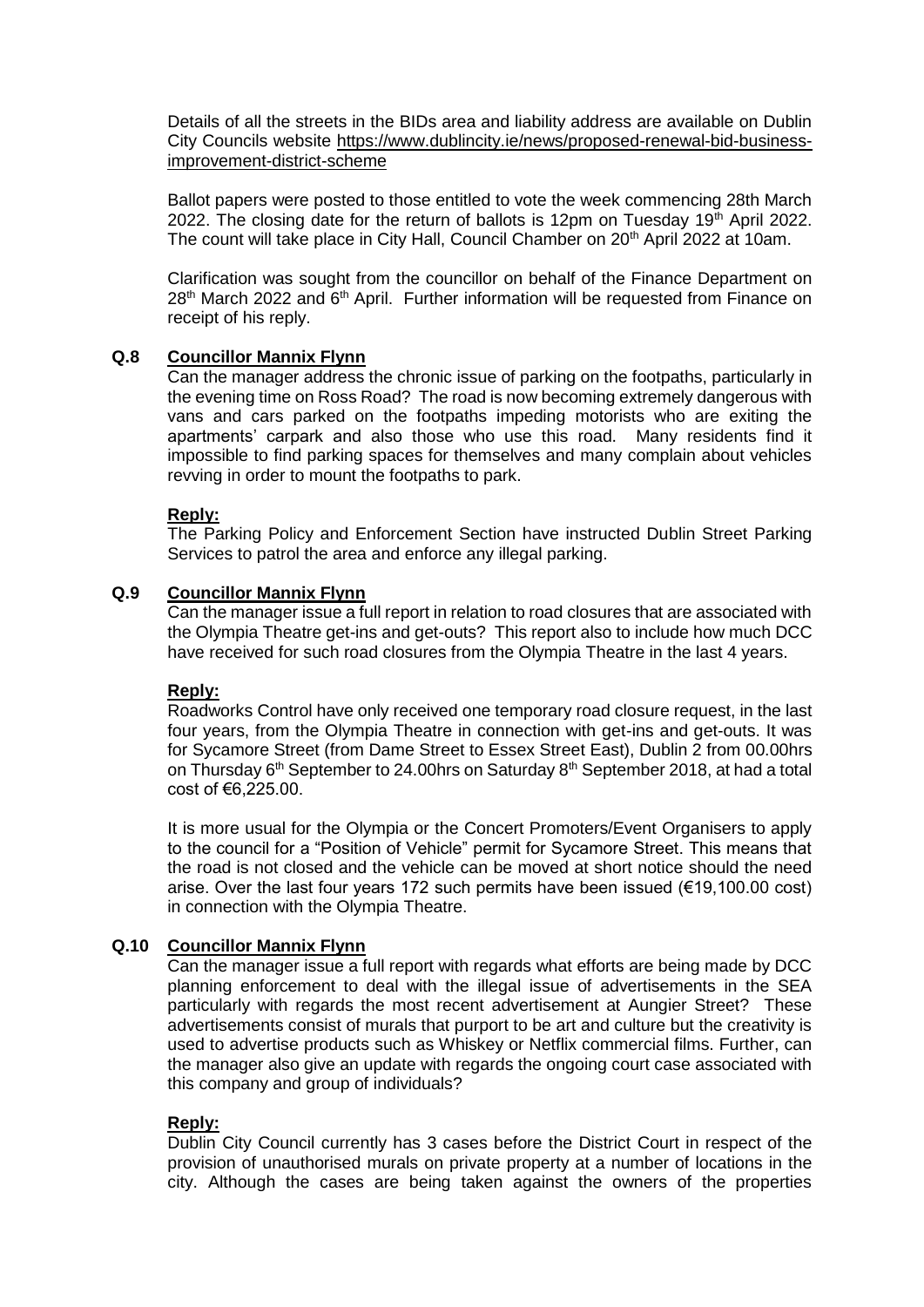concerned "Subset" have held themselves out through the media and on their website as being involved in the provision of the murals concerned. The cases concerned are due for hearing in the District Court in June.

Having regard to the fact that further murals have come to our attention recently that appear to have been painted by "Subset", Dublin City Council is considering further legal options in respect of dealing with both our current enforcement cases and those that have recently come to our attention.

# **Q.11 Councillor Mannix Flynn**

Can the manager inquire as to whether it would be possible for the Garda Siochána Community unit to have a community day or event in Glovers Court flat complex?

### **Reply:**

Contact will be made with the local residents of Glover Court who organised the recent St. Patrick's Day family event at the complex to look at the possibility of hosting a future event involving the local Garda unit.

## **Q.12 Councillor Mannix Flynn**

Can the manager ask street furniture enforcement unit to visit the Bleeding Horse at Camden Street and Chez Max in Palace Street who are blocking footpaths with street furniture that is not licensed? It is almost impossible to get onto the footpath by the road at the Bleeding Horse. In relation to Palace Street, the residents there find it almost impossible to be able to exit and enter their home without hindrance.

# **Reply:**

The Bleeding Horse has been contacted told to move their screens.

Chez Max has a street furniture licence on Palace Street and inspections have shown that this premises is in compliance with its licence conditions.

This premises also has a Temporary Permit for additional outdoor seating and has submitted written permission from neighbouring residents to place seating outside their premises. Recent inspections have shown that Chez Max is currently not utilising the full extent of this permit and is in compliance with the Permit conditions

### **Q.13 Councillor Mannix Flynn**

Can the manager assist the residents and community at Ffrench Mullen House who have set up a sports activities and cultural activities for the children and the youth in the area? I will supply the manager with the contact details of the residents.

# **Reply:**

The Sports Officers have worked with groups from the area in the past so should be able to assist and advise on this matter.

# **Q.14 Councillor Dermot Lacey**

To ask the Manager if he will respond positively to the request submitted with this question.

I am enclosing photos of broken kerbs outside 1 & 10 Elm Park, off Nutley Lane. As can be seen, a lot of damage has been caused by vehicles turning on the road at the car entrances to other houses.

Also I would be obliged if your inspector would consider requesting speed bumps on the cul de sac as cars tend to drive in and out at high speed when they realize they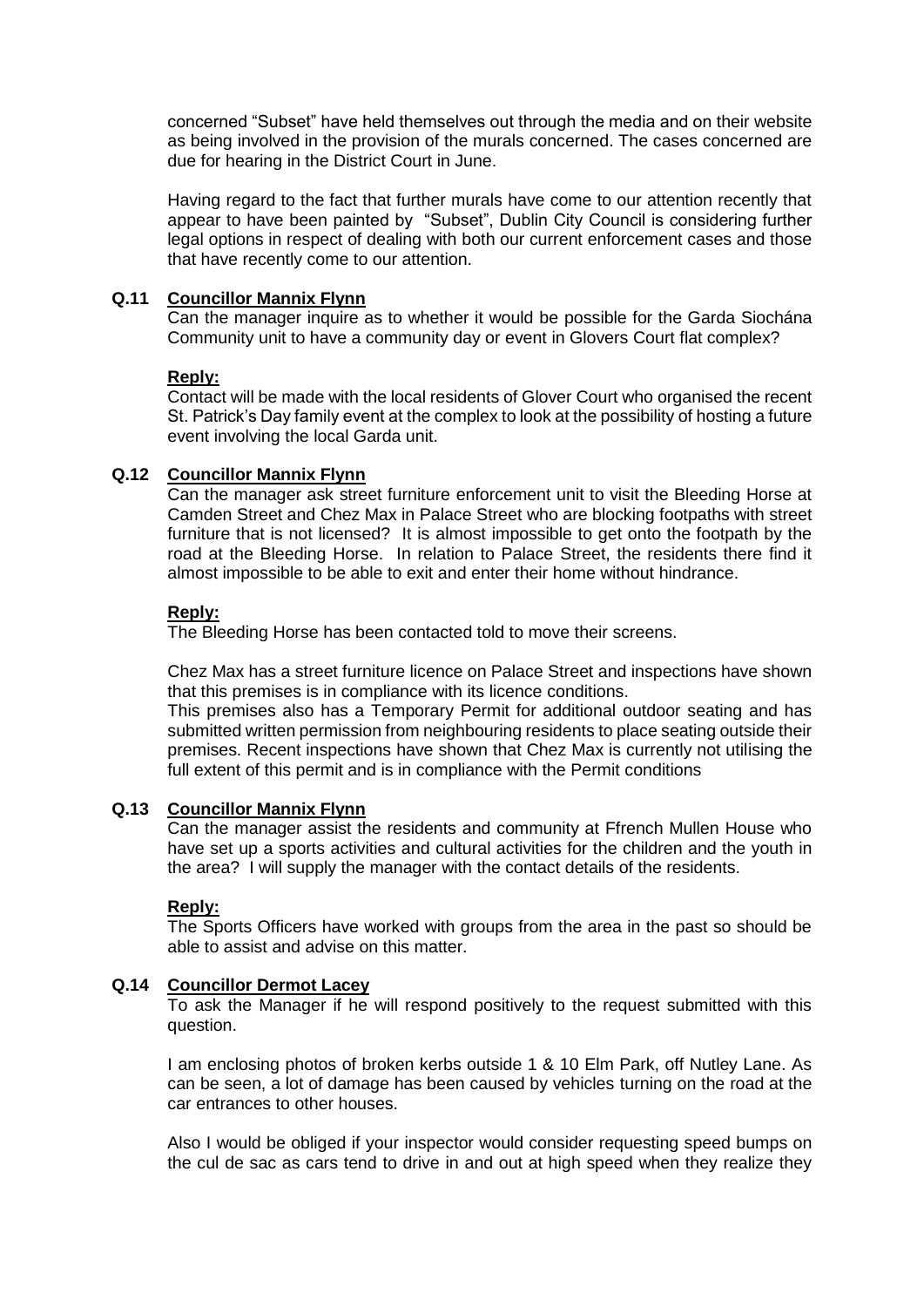are not where they want to be! There is a mix of old people and young children on this road and speeding is a significant danger.

Thank you for your help



## **Reply:**

The broken kerbs at these locations have been added to our Works List for repairs to be carried out.

With regards to assessments in the two cul-de-sac streets perpendicular to Nutley Lane please see report below.

- Elm Park does not qualify for speed ramps as it has not meet a criteria for approval (The road should have a straight run of at least 200m).
- There is a speed ramp on Nutley Avenue, located approximately 35m away from the junction with Nutley Lane. Nutley Avenue is covered by the 30km/h Slow Zone sign indicating the lower speed limit. The area is a Home Zone/Slow Zone, which warns motorists that it is a residential area and to expect children. Nutley Avenue is naturally traffic calmed with the provision of on-street parking on both side of the road.

### **Q.15 Councillor Dermot Lacey**

To ask the Manager if he will arrange for a detailed Dublin City Council Department response to each of the issues listed in the letter circulated with this motion in relation to Mount Eden Road.

### **Subject: Mount Eden Road**

I am following up on the parking on Mount Eden Road and other issues affecting our neglected road. Mount Eden Road was a very well maintained Road with its Edwardian architecture and streetscape intact. The road has been decimated by Dublin City Council's neglect, indifference and total disregard to its status and protection as part the "Belmont Avenue/Mount Eden Road and Environs Architectural Conservation Area". (ACA)The following are areas that require attention.

1. The Temporary Pedestrian/Vehicle Entrance to the temporary school has resulted in draconian parking restrictions with the eradication of seven car parking spaces. This was to be reviewed if required longer than four months and also again during a meeting outside the school in November and we have heard nothing back.

2. There are two Go Cars (a car and a van) plus a YUKÒ car permanently on Mount Eden Road, deprives us of another three parking spaces.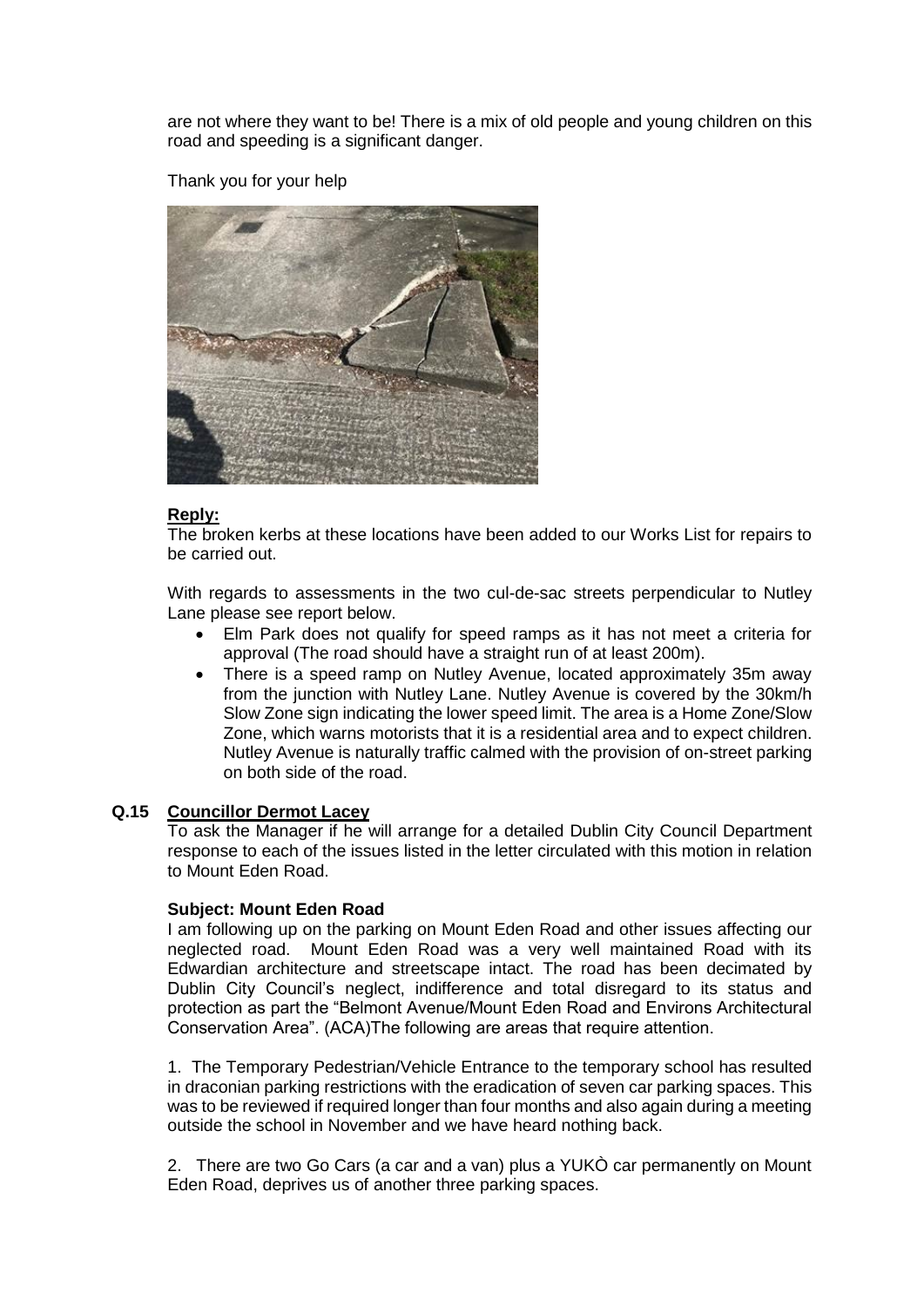3. A Concrete and steel parking bay for numerous bicycles was erected on the corner of Mount Eden Road about five meters from its junction with Belmont Avenue. Apart from losing another two parking spaces, its closeness to the junction is a traffic Health & Safety hazard, as cars entering Mount Eden Road from Belmont Avenue have to reverse back on to Belmont Avenue, if another car is exiting Mount Eden Road.

4. The removal of part of the historic boundary wall of the Dominican Convent on Mount Eden Road to facilitate the temporary entrance to St. Mary's temporary school is regrettable and the temporary powder coated gates and fencing with its hoarding is a direct contravention of the ACA, and we expect this to be reinstated with the stone that was removed from the original wall and wrought iron gates as per ACA guidelines.

5. The removal of the original Mount Eden Road gates to the Dominican Convent to facilitate the building of the new permanent St Mary's School is another area that has to be addressed (reinstated) and it is further noted that during the construction more of the Dominican boundary wall was removed by the builders to facilitate extra-long trombone trailers carrying extra-long precast concrete and this also requires urgent attention.

6. The road surface is also neglected with cracks, uneven surfaces and frequent potholes getting temporary fixes. It should be totally resurfaced

7. Some roots of the older trees on the road are protruding (up to 9 inches) above footpath level and require attention. It seems to us that Mount Eden Road is a getting secondary attention to Roads on the opposite side of Morehampton Road, i.e. Brendan, Arranmore, Argyle Roads and perhaps the bicycle parking and some of the rental cars be moved there.

Finally, as reported in last Saturday's Irish Times, The Dominican nuns have sold the balance of their lands to developers and they are selling to have the lands rezoned and I would like if you could investigate this for us and let us know your views and that of DCC.

# **Reply:**

The council is currently assessing the 3500 plus submissions received during public consultation on the Draft City Development Plan and preparing the CE's report on these submissions which will respond to the issues raised, including all submissions in relation to zoning. The CE Report will be circulated to the elected members at the end of April (following environmental and flood screening) and will be considered by the City Council at a special meeting currently scheduled for 5<sup>th</sup> July 2022.

- 1. The temporary removal of 7 parking spaces is necessary for temporary pedestrian & vehicle entrance and to facilitate School Warden operations.
- 2. The Area Traffic Engineer will investigate the current parking situation and the possible relocation of the rental cars.
- 3. The bicycle parking bay on Mount Eden Road is necessary to facilitate cyclists. The Traffic Engineer will investigate the safety issue raised.

4/5. The planning enforcement related issues raised in the Councillor's question will be investigated and a response will issue directly to the Councillor once the facts have been ascertained.

6. Mount Eden Road was inspected and will be put forward for consideration for inclusion in our future resurfacing schemes when construction activity at the school is complete.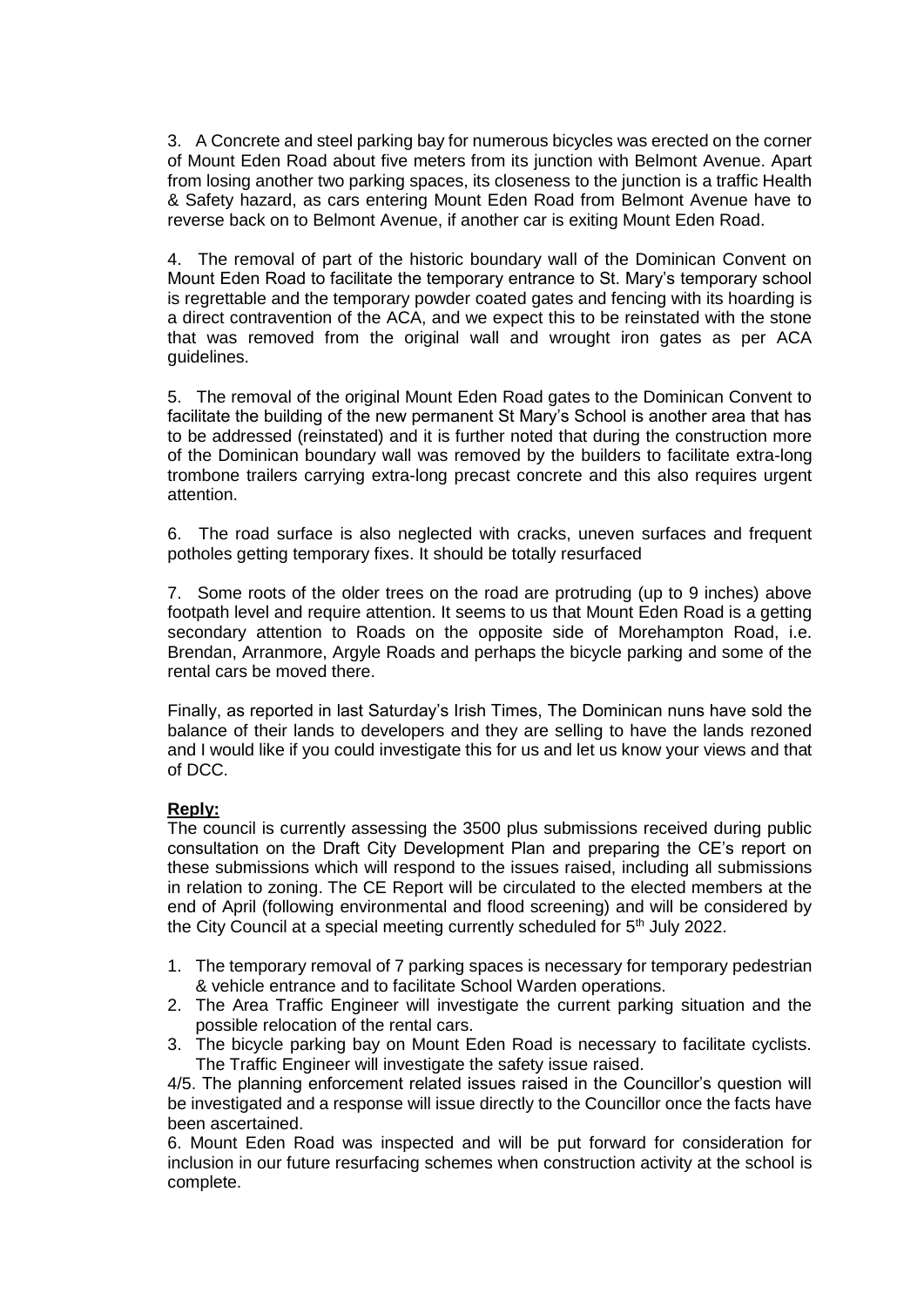7. The trees at the Mount Eden Road will be inspected in the coming weeks and any works deemed necessary will be listed for consideration in the tree care programme for the area. Parks will liaise with Roads Maintenance Section to request footpath repairs.

# **Q.16 Councillor Paddy McCartan**

To ask the manager to deal with the following issue from a constituent:

"I'm writing to you in relation to a street furniture issue on Anna Villa, Ranelagh. Birchalls public house was granted a 6 month permit to place furniture on the footpath, subject to the conditions of the quidelines.

As you can see from the attached photos, all the furniture is not removed after close of business every night and is causing a considerable obstruction from early morning onwards to pedestrians, school children and those who rely on wheelchair/mobility frame usage.

I myself care for my elderly mother, who after two hip replacements depends on a walking frame for a degree of independence and exercise but is forced to use the road when attempting to visit local shops/post office etc.

I would respectfully ask that you give due consideration to this matter and ask DCC/Street Furniture Section to fully enforce the conditions/guidelines as set out below.

"Street Furniture may only be placed on the street between the times specified on the permit and must be removed outside these hours. If any street furniture is in place outside of permitted hours, the permit will be immediately rescinded and furniture will be removed at the permit holder's expense." See pic below.



# **Reply:**

Recent inspections have shown that furniture outside this premises is positioned according to its permit.

Further inspections will be carried out here.

# **Q.17 Councillor Paddy McCartan**

Could DCC fill in the pot holes on Sydney Parade Avenue Sandymount from the Strand Road to the entrance to St. Alban's Park as they are a danger to cyclists and troublesome to motorists and cars?

# **Reply:**

These potholes have been added to our Works List for repairs to be carried out.

# **Q.18 Councillor Dermot Lacey**

To ask the Manager if he could respond to these three issues relating to Leahy's Terrace, Sandymount: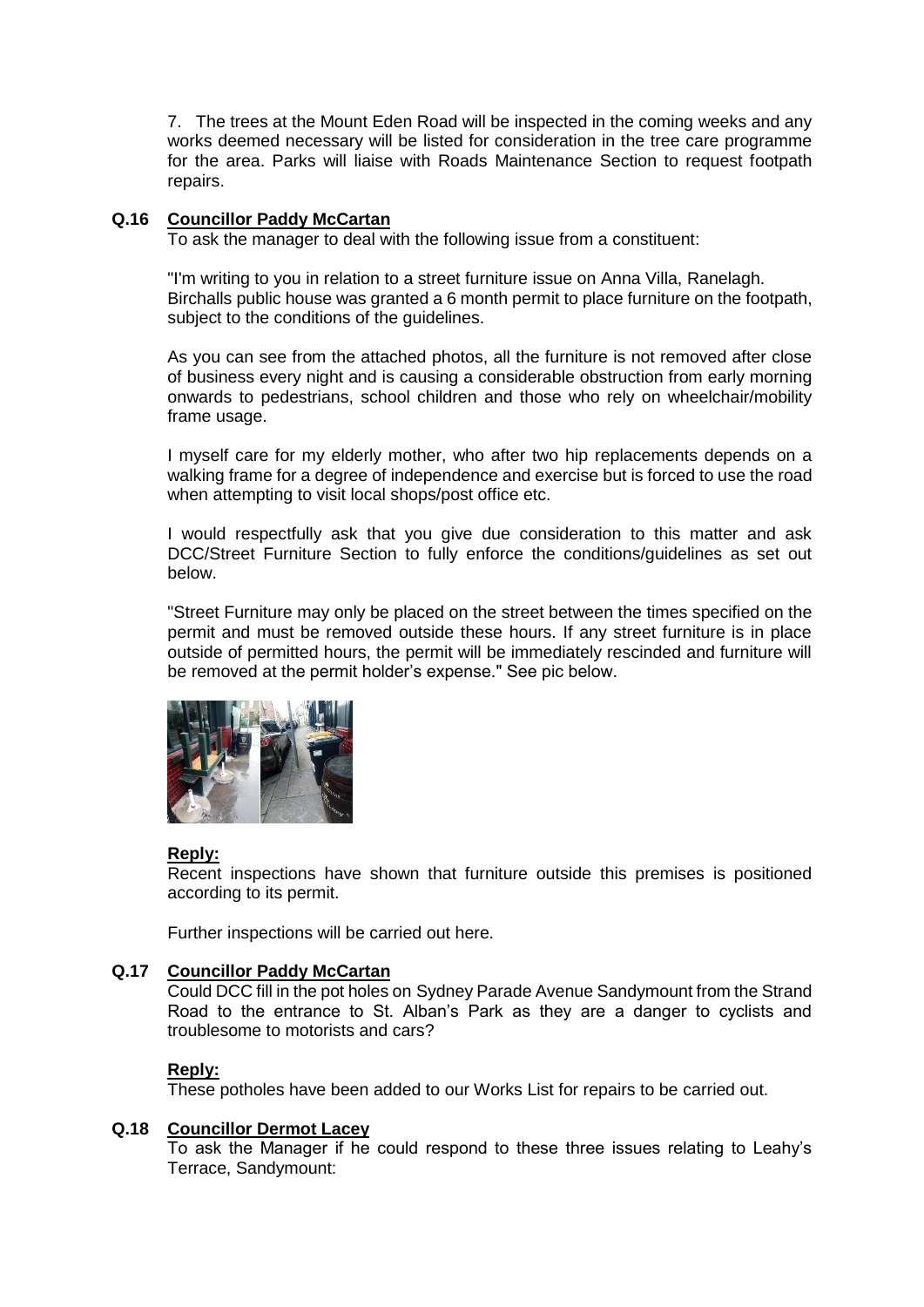1. The road which has a primary school located in it has recently become a rat run for cars avoiding the new ramps on Strand Road. There is serious congestion and risk to school kids as a result- maybe an unintended consequence but not a welcome one.

2. There have been a number of large potholes in this road now for over a year!

3. The footpaths are in a very dangerous state for pedestrians particularly the elderly as a number of people have fallen there in recent months- this is due to the footpath moving from tree roots' expansion which give rise to serious trip issues when the footpath slabs move differentially.

## **Reply:**

There are appropriate traffic calming measures in place on Leahy's Terrace to ensure the health and safety of children. There are two speed ramps on eastern part of Leahy's Terrace and the western part of Leahy's Terrace is also naturally traffic calmed with the provision of on-street parking on both side of the road.

The road and footpaths on Leahy's Terrace have been inspected and issues noted have been added to our Works List for repairs to be carried out.

The trees at the Leahy's Terrace will be inspected in the coming weeks and any works deemed necessary will be listed for consideration in the tree care programme for the area. Parks will liaise with Roads Maintenance Section to request footpath repairs.

## **Q.19 Councillor Dermot Lacey**

Further to Question number 2 (supplied with this Question) at the October 2021 Area Committee could the Manager confirm to me that these lampposts will be painted and if he could give an approximate time frame?

### **Q.2 Councillor Dermot Lacey**

To ask the Manager if he will have the painting of the lampposts on Annesley Park, Ranelagh included on the work programme for the coming year.

# **Reply**:

We will examine the public lighting columns on Annesley Park and if the columns are suitable and painting is required, they will be added to a list for inclusion on a future painting programme, subject to available finances.

### **Reply:**

The poles on Annesley Park were examined and are on the list for painting. However, we cannot give a timeframe at present for when these poles will be painted. All poles on the list for painting, are painted in the order they were added to the list. Based on what is on the list our best estimate is that painting of these poles will be carried out in 2023.

# **Q.20 Councillor Pat Dunne**

Clogher roadway is very patched and uneven from Sundrive to Kildare Road. Would be great to see it repaved for better cycling and safer driving. Can our Road Maintenance Section have this section of roadway inspected and repaired where necessary?

### **Reply:**

This section of roadway was inspected and issues noted have been added to our Works List for repairs to be carried out.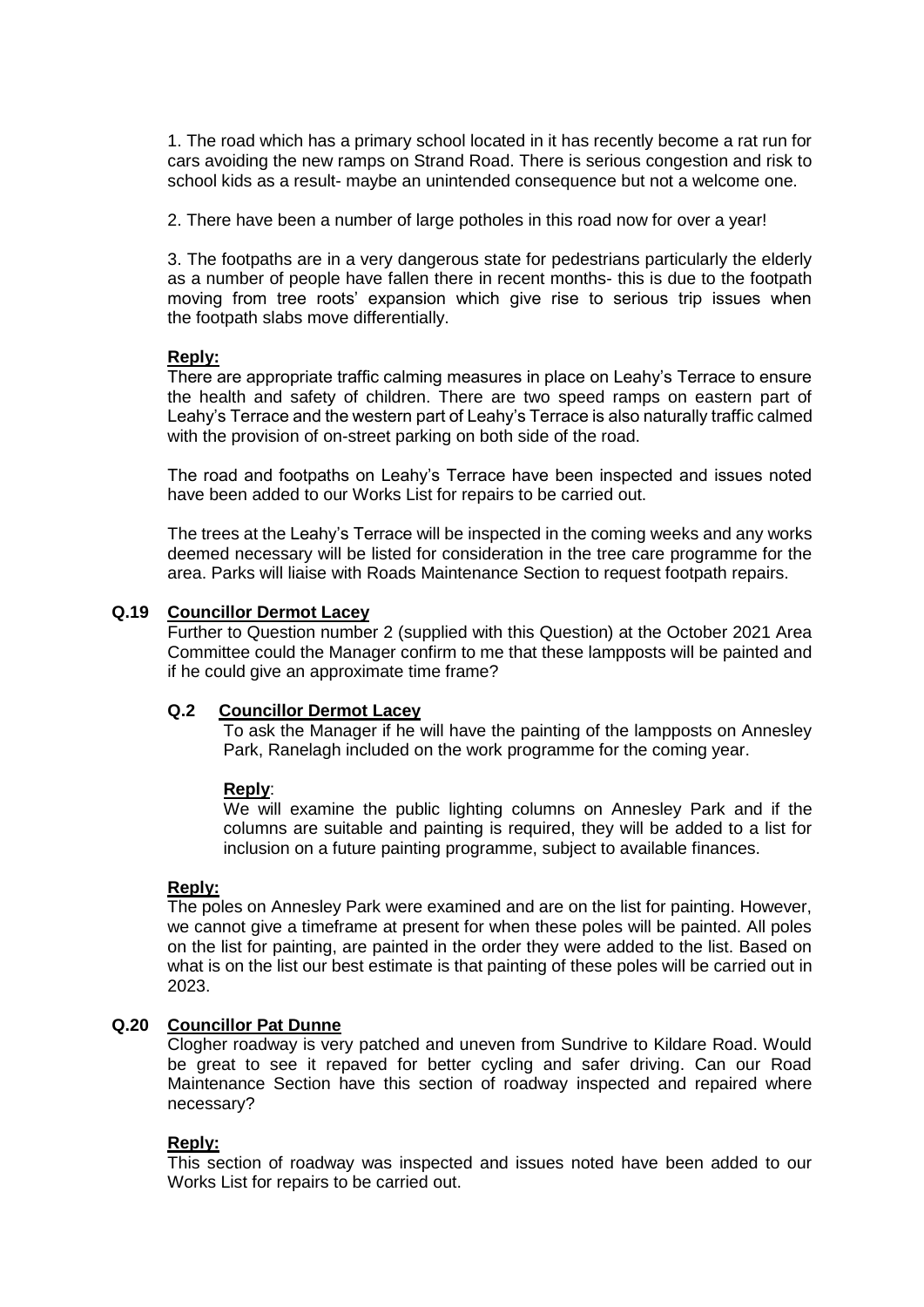# **Q.21 Councillor Pat Dunne**

The new bollards at AIB bank on Crumlin Road are welcome but they are constantly being damaged. Can our Traffic Management Section contact AIB and ask them to leave their customer carpark open 24/7 so that users of ATM do not park on the road and obstruct cyclists' safe passage.

# **Reply:**

The AIB on Crumlin Road will be contacted regarding this matter.

## **Q.22 Councillor Pat Dunne**

Would it be possible for our Roads Maintenance Section to widen/redesign the corner kerbs in Iveagh Gardens so that large vehicles (bin lorries or similar) can drive around the estate without causing damage to the kerbs? Multiple repairs have been done but have proved temporary.

## **Reply:**

The damaged kerb has been added to our Works List for a repair to be carried out.

Following repair to the kerb to standard detail at this location, by Roads Maintenance Section, the Traffic Engineer can then consider a request for Double Yellow Lines.

## **Q.23 Councillor Pat Dunne**

Can bicycle parking stations be installed at the corner of Windmill and Crumlin Roads, and other strategic points, so we can encourage bike share schemes to the area and try to take some cars from this busy road?

## **Reply:**

Bicycle parking is being considered by the Micromobility Unit at present. The proposed area will be surveyed for suitability.

# **Q.24 Councillor Pat Dunne**

The new 30 km/h speed limit sign at Aughavanagh Road junction with Clogher Road has been welcomed by residents. However, it has either been fixed wrongly or turned around by others, & so faces the wrong way. Please can it be adjusted & fixed more securely?

# **Reply:**

The sign in question has been repaired.

# **Q.25 Councillor Pat Dunne**

In relation to our Older Persons' Housing Complex at Ravensdale Close, Dublin 12 can I be given a report relating to what is been proposed under the regeneration scheme and for a timeframe to be provided?

In the meantime, there are several maintenance issues to be addressed. My understanding, based on reports from residents, is that the fitting of alarm systems, which I am told commenced 3 years ago, stalled and uncompleted wires are left hanging from the ceilings in some of the units. The units are cold and damp and need to be insulated. What plans have we to do this work?

## **Reply:**

A feasibility study has been carried out and various options for the redevelopment of this complex are being explored, DCC will be seeking to increase the number of units on the site should the decision be made to carry out a demolition and construction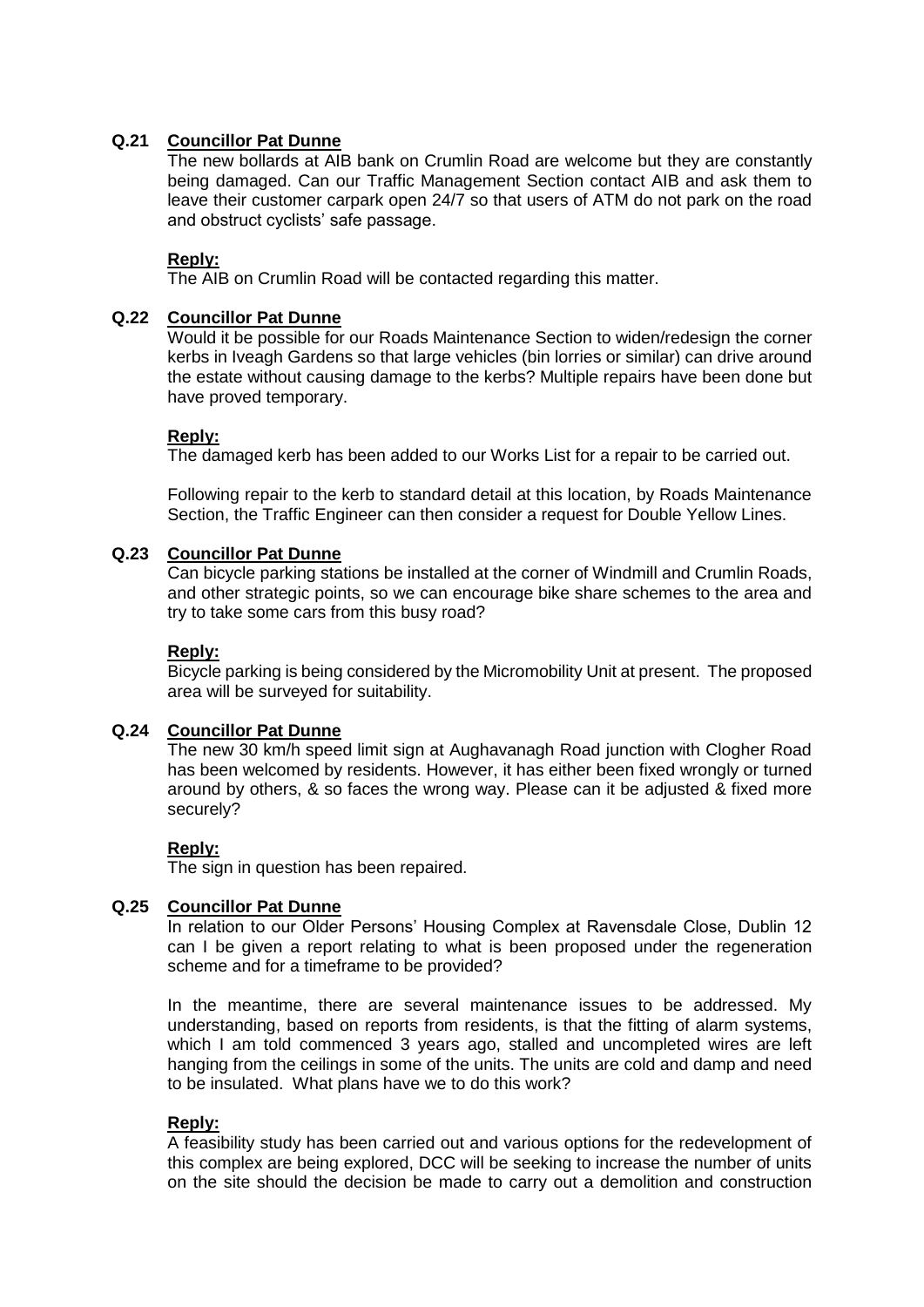project. If DCC proceed with a redevelopment we will be partnering with an Approved Housing body to develop and manage the units. Local Councillors and tenants will be advised as soon as a decision is made on the next steps for this complex.

The intercom system was rewired a few years ago. As part of these works the ground floor flats were wired for an intercom even though they did not need the system because the gates on the block only serve the upper floor flats. The ground floor flats were wired in case it was decided in the future, that an electronic entrance gate to the complex would be installed. Some wires were left hanging and once Covid happened, it was not possible to get these tidied up. However, this will be done now and all necessary works will be carried out. Any proposed insulation works will be in line with any proceeding redevelopment.

## **Q.26 Councillor Pat Dunne**

Can a standard litter bin be installed at the No 17 bus stop on St. Agnes Park? Discarded litter is a common feature at this location and tends to blow into adjacent gardens. My understanding is that it is policy to have litter bins in the vicinity of bus stops.

## **Reply:**

Waste Management Services will check to see if the above mentioned location is suitable for a litter bin and if so will arrange for the installation of a bin there.

# **Q.27 Councillor Pat Dunne**

Can standard litter bins be installed at both ends of the large green on Dolphin Road? A dog poo bin at this location was previously removed. Given that this green is used for official soccer matches there is a prevalence of discarded water bottles and well as general litter and dog dirt left on the green. Can we also erect a "Don't feed the birds" sign here?

### **Reply:**

Waste Management Services will monitor litter levels at the above mentioned location over the coming weeks to see if there is a requirement for litter bins there.

### **Q.28 Councillor Pat Dunne**

Can the area Manager confirm that no's 1 to 8 Poddle Close are designated older persons' accommodation and that given this designation that they should be served by a caretaker and that the tenants should have access to all services that are commonplace in other older persons' complexes?

### **Reply:**

The 8 bungalows at Poddle Close are not designated older persons' accommodation. Although the age profile of the 8 tenants is averaging 62 years, most of these tenants moved in when they were in their 40s. The accommodation is categorised as standard housing units.

# **Q.29 Councillor Pat Dunne**

Can street trees at the location along the footpath at the shops on Benbulbin Road be provided? Given that we finished the tree planting season, can planter boxes be reinstated at this location until the trees are ready to be planted?

### **Reply:**

This location is not considered appropriate for in ground tree planting due to the presence of underground and overhead services.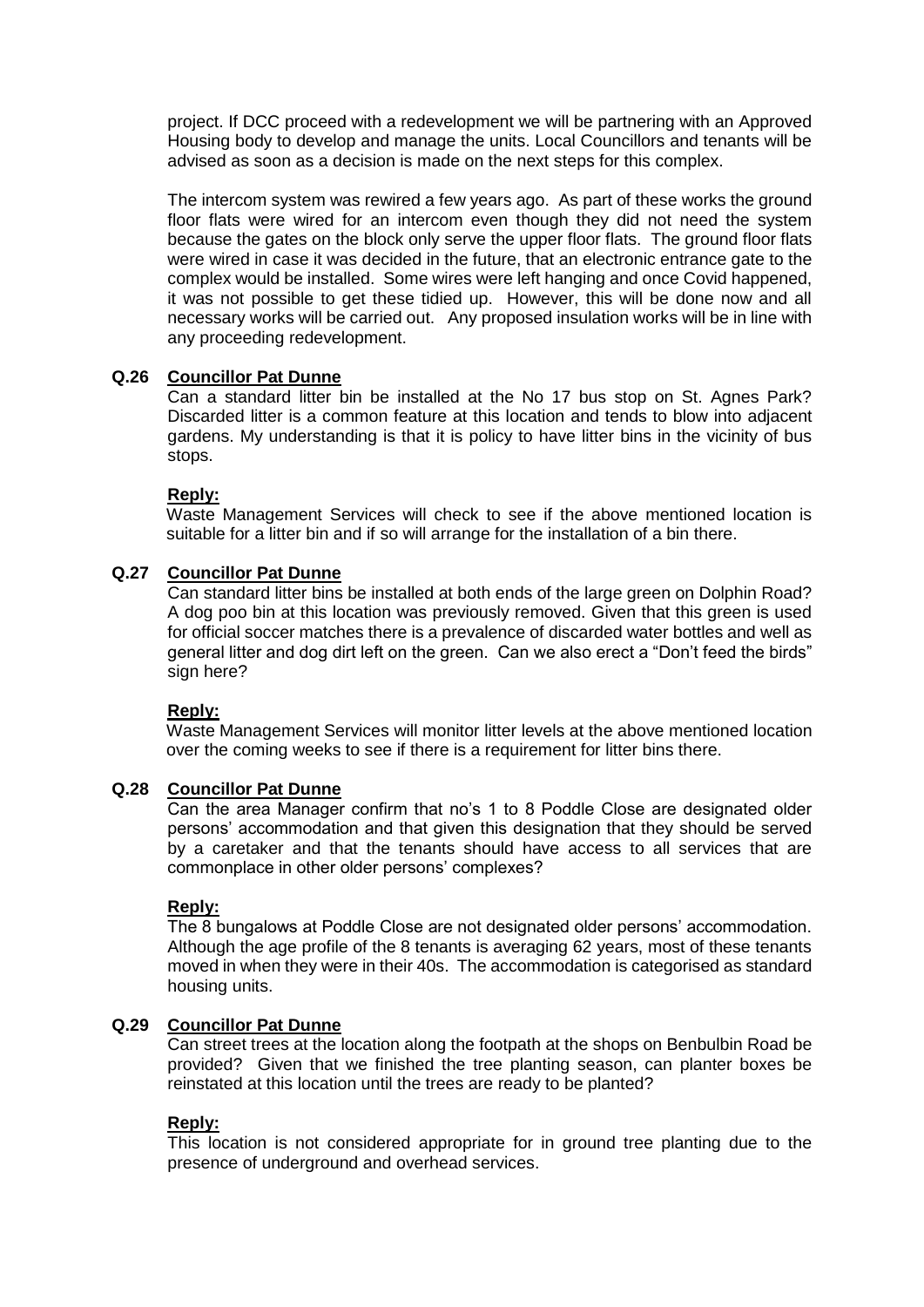The South East Area Office will look at the placement of planters within the existing Discretionary Budget.

## **Q.30 Councillor Tara Deacy**

Can the footpath outside Capri Takeaway on Sundrive Road opposite Monto's restaurant be repaired, it is crumbling in parts and is difficult to navigate for push chair and wheel chair users?

## **Reply:**

This footpath was inspected at this location and has been added to our Works List for repairs to be carried out.

## **Q.31 Councillor Tara Deacy**

When will the green area on Cashel Avenue, Crumlin be cut? Can we get a schedule for the area in relation to similar greens? Are these areas covered by DCC or private companies? If private, can we also request a schedule for this work on Cashel Avenue and other similar greens?

## **Reply:**

The area referred to above has been cut in the past week. This is carried out on behalf of Dublin City Council by a private company and during the growing season. The grass is expected to be kept under a particular length – this takes account of variable growing conditions across the season.

## **Q.32 Councillor Tara Deacy**

A number of residents from Clonfert and Kilfenora Road have been in touch to highlight speeding cars which are using these roads as a short cut between Stannaway and Sundrive Road. There are a large number of children on this road and there has been a number of close calls with passing/speeding cars. Can we look at addressing this issue before there is an accident? Could we look at speed ramps or at a minimum "Children at play" signs being installed?

# **Reply:**

"Children at play" signs are only to be erected at the entrances to roads of a primarily residential character with continuous frontage. Signs should be provided at the entrances to housing estates from main traffic routes where there is change in the speed limit from 50km/h to 30 km/h. These signs are erected at the entrance to Stannaway Road and also at the entrance to Blarney Park from Sundrive Road.

Clonfert Road does not meet the criteria to install speed ramps as there is not a straight run of at least 200 metres. With regards to the speeding cars, Kilfenora Road will be assessed by the area engineer in the following weeks.

# **Q.33 Councillor Deirdre Conroy**

To ask the manager if Planning Enforcement or Waste Management Department are already dealing with a complaint from 25 January 2022 in relation to a commercial premises (details supplied) on Church Lane, which we are advised is not covered in planning application from residential, and advised that it is causing traffic issues and permanent three bins being left on the lane on double yellow lines, posing a visual hazard for residents exiting the lane.

# **Reply:**

Our Litter Enforcement Manager, Stephen Kavanagh, contacted details supplied 2 on the 31<sup>st</sup> March 2022 regarding the issue of the three bins being permanently stored on details supplied 1 and he will do all he can to resolve this issue.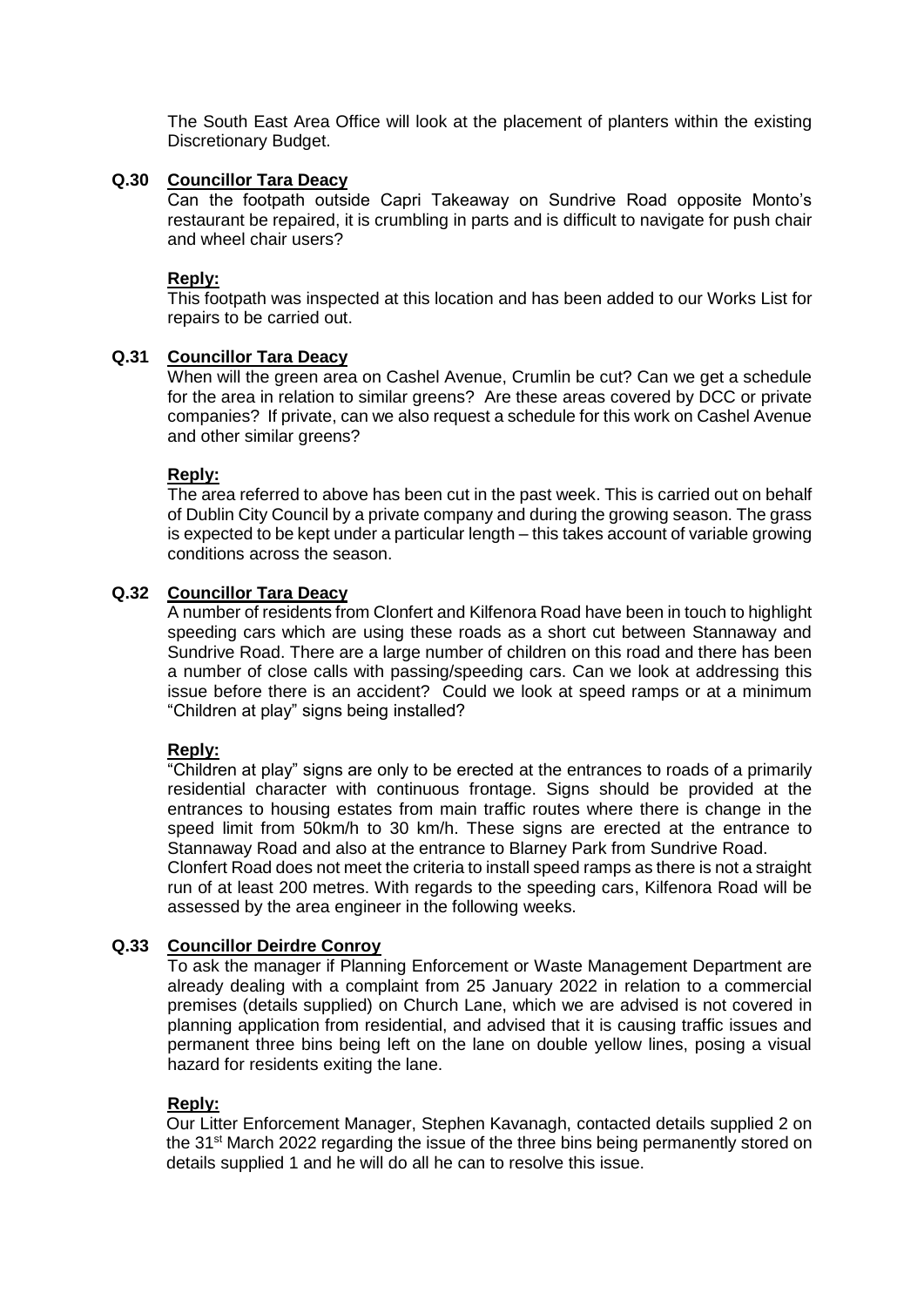Councillor will be updated once an inspection has been carried out by Planning Enforcement. The inspection will be done before the end of April.

## **Q.34 Councillor Deirdre Conroy**

To ask the manager and Parks Department/Property Management if The Kiosk, 116B Orwell Road, Rathgar, has been taken on by architects and when it will be provided and to whom, as there are so many enquirers since 2020.

## **Reply:**

Property Management and City Architects are progressing a project to remediate structural issues in the kiosk and incorporate the unused toilet block to the rear in order to create a sit-down café at this prominent location.

A tender for the works was issued in February and the evaluation of the submitted tenders is expected to be completed within the next week. The unit will not be available for letting until such time as the works have been completed which is likely to be later this year.

There has been considerable interest from prospective operators and once ready the premises will be offered for letting on the open market.

## **Q.35 Councillor Mary Freehill**

Would the manager please set out the impact of the termination of the SLA with DCC and Irish Water? How will it work locally, who will councillors contact when there is a water supply problem? Will Irish Water have a local contact or will we have to contact generic email addresses? Will DCC have any role at all in the water supply system? Will Irish Water even have full time maintenance staff or will we have to reply on different contractors each time there is a supply problem?

### **Reply:**

As this issue is a matter for Irish Water it should be referred directly to Irish Water.

Please call the telephone number on 0818 178 178 / 0818 578 578 and identify yourself as an Elected Representative. You will be put through to the Local Representative Support Desk in Irish Water's Customer Contact Centre who will deal with you directly. Alternatively, there is a specific e-mail address at Irish Water for Councillors: [LocalRepSupport@water.ie.](mailto:LocalRepSupport@water.ie)

The Local Representative Support Desk at Irish Water operates from 9.00am – 5.30pm, Monday to Friday.

The following are the contact details for Irish Water:

| Telephone:             | 0818 178 178 / 0818 578 578                               |
|------------------------|-----------------------------------------------------------|
| Web:                   | www.water.ie                                              |
| Twitter:               | @IrishWater                                               |
| <b>Postal Address:</b> | Irish Water, PO Box 860, South City Delivery Office, Cork |
| City.                  |                                                           |

# **Q.36 Councillor Mary Freehill**

Would the manager please set out the legal powers and responsibility of local authorities in the event of the SLA being terminated with Irish Water? In that event what powers has the council to ensure roads that have been opened by Irish Water are properly reinstated? Who is liable in the event of accidents? Leinster Road in Rathmines is a case where the road has been left in a dangerous state by the IW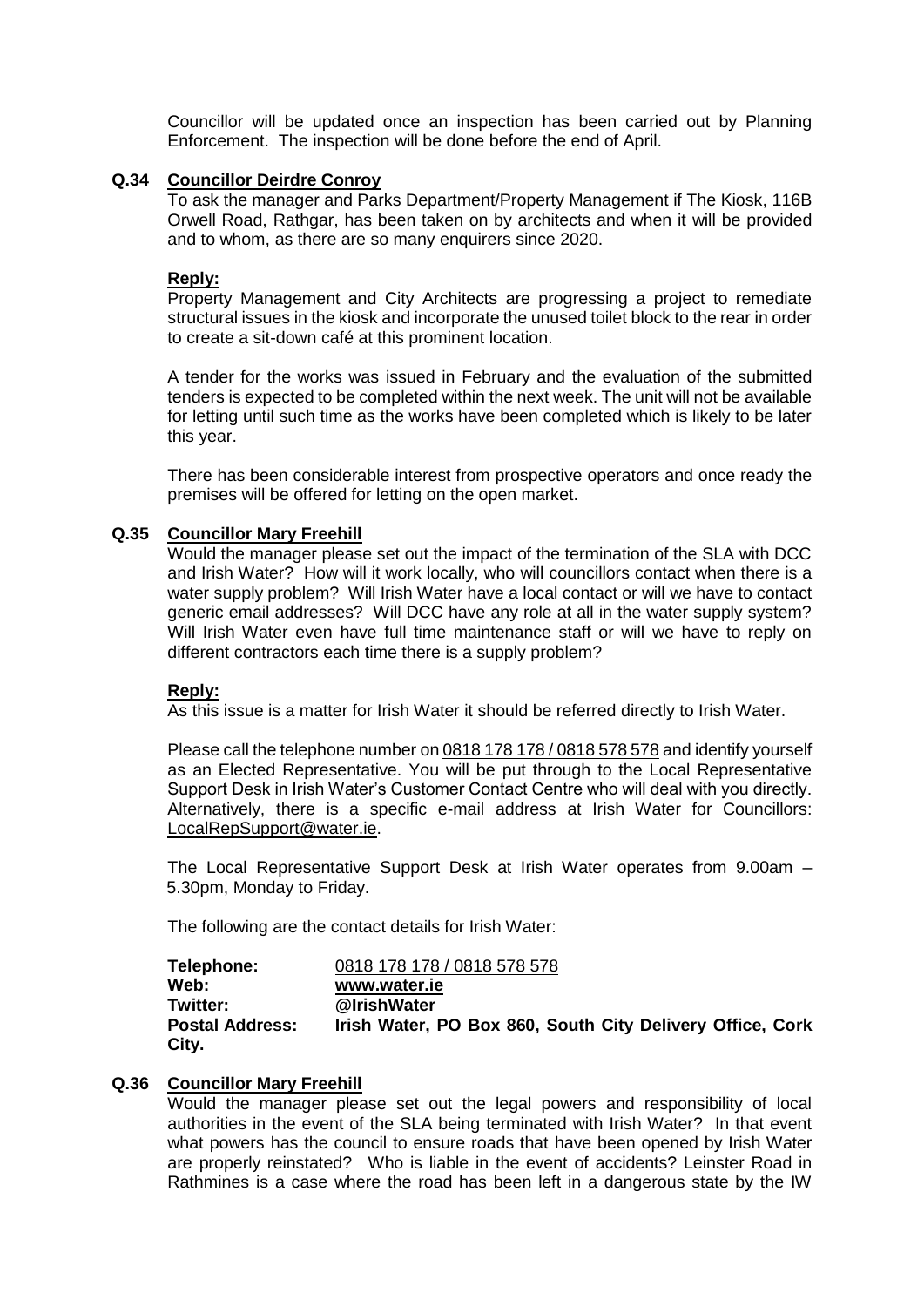contractors.

## **Reply:**

Under the Service Level Agreement (SLA) between Irish Water and Dublin City Council, Irish Water took over responsibility for the water, foul and combined sewer network, in the Dublin City Council administrative area, on 1<sup>st</sup> January 2014. This responsibility includes maintenance, connections and upgrades of these service networks. Irrespective of when the SLA is terminated, the responsibility remains with Irish Water. The Acts governing the powers of Irish Water are The Water Services Acts 2013 and 2014

Irish Water is a statutory undertaker and as such have powers to open, dig or excavate the public road. However, to do so Irish Water require consent, in the form of a road opening licence, with conditions from Dublin City Council. The conditions of the road opening licence Vis a Vis reinstatement are as follows.

On completion of a permanent reinstatement, Irish Water is required to return each opening to Road Maintenance Services (RMS) for taking in charge purposes. An inspection of each returned opening is carried out by an Inspector in RMS. If the reinstatement does not meet the required standard, as set out in the '*Guidelines for Managing Openings in Public Roads'*, Department of Transport, Tourism and Sport, April 2017, the reinstatement is refused and returned to Irish Water for remedial action. Reinstatements remain the responsibility of Irish Water until they are accepted by Road Maintenance Services (by way of a T5) and the subsequent guarantee period has passed (two years for services that are within 1.5m of the road surface and three years for services deeper than 1.5m).

Therefore until such time as the guarantee period has passed all lability in relation to accidents remain with Irish Water.

With respect to Leinster Road, following the lead replacement upgrade on the Irish Water network, permanent reinstatement of the carriageway, is due to start on the week starting 11<sup>th</sup> April 2022. Also ESB Networks are carrying out permanent reinstatement of the footpath opposite Rathmines Library on weekend of 9th/10<sup>th</sup> April 2022, following their fault repairs at that location.

# **Q.37 Councillor Pat Dunne**

Can the tree stump adjacent to 189 Downpatrick Road be removed and can the footpath be reinstated? The original tree at this location was removed a number of years ago and the stump now constitutes a trip hazard.

# **Reply:**

We are liaising with the Parks Dept. to arrange for the tree stump to be removed and for the footpath to be reinstated here.

### **Q.38 Councillor James Geoghegan**

To ask the South East Area manager if a reply could be sought/furnished in respect of the issues raised in this attached email and attachments therein regarding Sandymount Flood Defences etc.

### **Reply:**

A Reply, advising the following, will be received shortly by Mr. Turner:

# **Proposed flood defence enhancements:**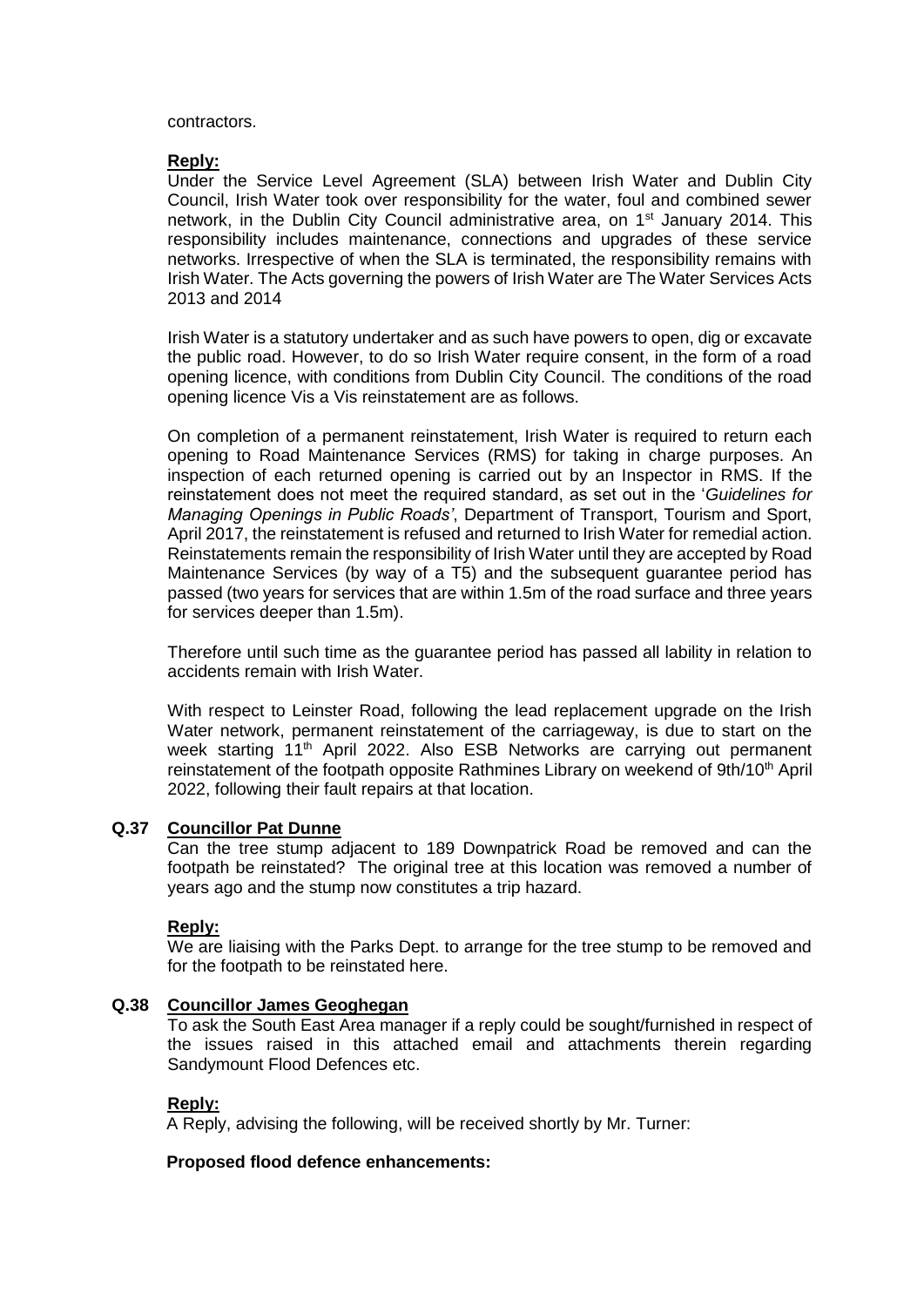The project is being carried out in two phases.

Construction of the Phase 1 Works (coastal flood defence measures along the Sandymount promenade between Gilford Avenue and St. Alban's Park) will be undertaken by the *Office of Public Works* (*OPW*) direct labour crews. Funding of the Phase 1 Works is in place at present. Works are scheduled to commence on site in August this year. The recent delays to the construction start date were due (1) to the public health measures relating to the pandemic that the Council had to implement and (2) a request from the *OPW* for further additional modelling work to be carried out to inform a detailed wave overtopping assessment of the existing defences at Sandymount.

Phase 2 of the Project (coastal flood defence measures between the northern tip of the existing promenade and Sean Moore Park) is not as advanced as Phase 1. Tender Documents have been completed to procure a Consultant for Stage I: Scheme Development and Preliminary Design and Stage II: Planning Statutory Delivery Route and Public Exhibition. These Tender Documents are currently being checked by the Council's *Central Procurement Unit* and the *OPW*. Our aim is to complete the procurement and appoint a Consultant in Quarter 4 of this year. Following the appointment of the Consultant and the development of the design options, a Project Programme showing all the key milestones to Project completion - Part 10 planning permission through An Bord Pleanála, procurement of Consultant for the Construction Stage, procurement of construction Contractor, construction period, handover of completed works – can then be advised and presented.

## **Sandymount Strand sewage discharge and clean up**

In previous correspondence on the  $23<sup>rd</sup>$  of July and  $8<sup>th</sup>$  October last to Mr Turner the Council set out its commitment to attend the site of the Ailesbury storm water overflow on Sandymount and Merrion Strand after we are notified of an outfall having occurred. This commitment includes scheduled site clean ups after there has been heavy rainfall and/or if contacted to do so by members of the public. Council staff have continued to undertake this work and our most recent site clean-up was on the 16<sup>th</sup> of March last.

In relation to the request for DCC to erect signage at this location to protect public health, we are happy to agree to this measure and will arrange to have the appropriate signage erected.

# **Q.39 Councillor Claire Byrne**

To ask the Area Manager can he outline what recent works have been carried out on the Bride St contra flow cycle route and will the bollards be replaced, and if not how will this be segregated?

# **Reply:**

The bollards were removed to facilitate the works for a new signalised junction at Bride Street /Bride Road. This is to provide a cycle connection for the contra flow cycle lane to Werburgh Street and to provide pedestrian crossings on the three arms where currently there are no pedestrian facilities. The works will be completed shortly and the bollards reinstated.

# **Q.40 Councillor Claire Byrne**

To ask the Area Manager for an update on the redesign of the square at the junction of Leeson Street and Adelaide Road. Can the Area Manager provide details of the overall redesign, whether it includes a greening strategy and the timelines for completion?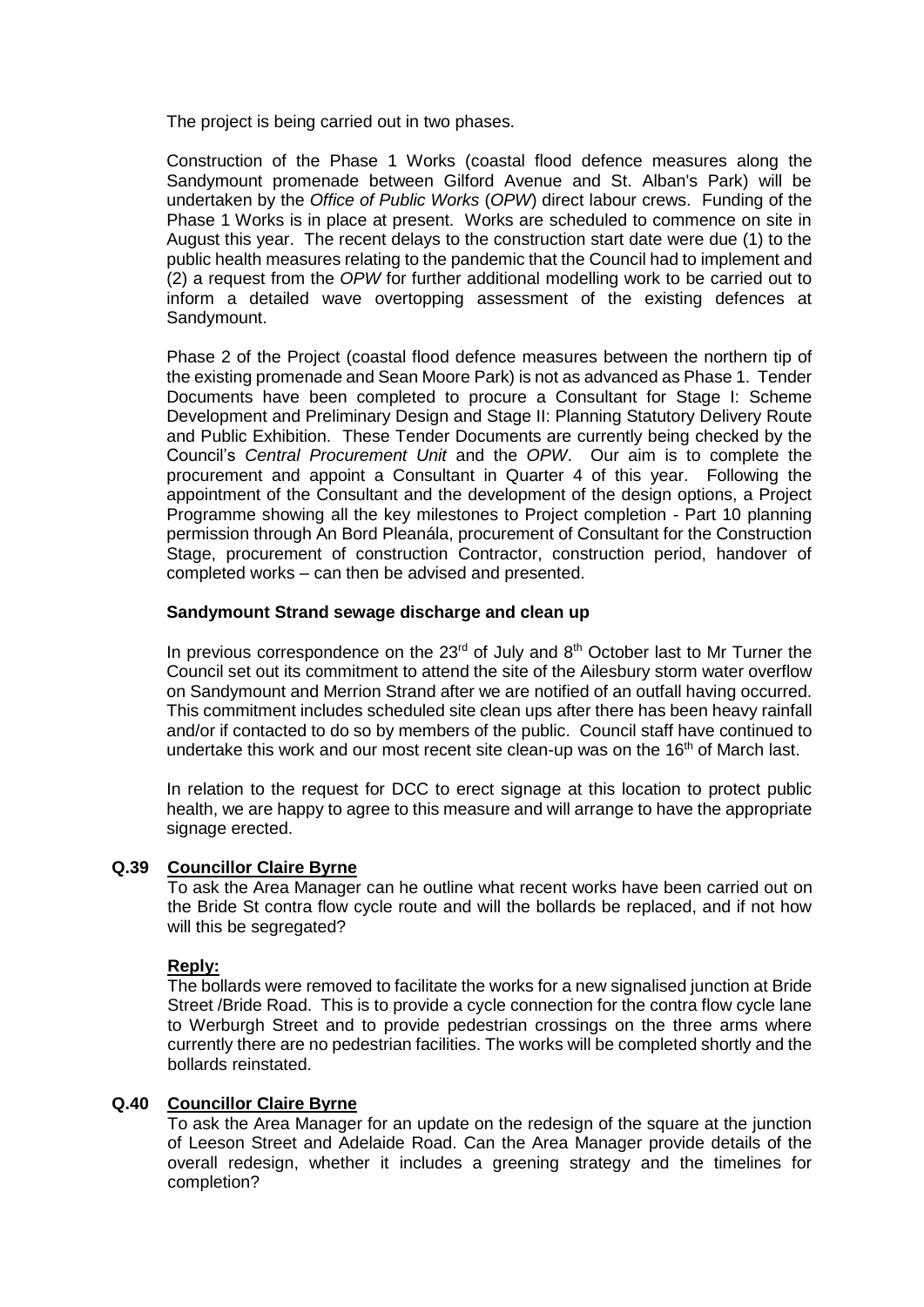# **Reply:**

The public realm of the island at the Adelaide Road / Leeson Street junction will be upgraded as part of the Fitzwilliam Cycle Route scheme. Landscaping to this area will be provided and will consist of the provision of a semi-mature tree and low level hedging. The Fitzwilliam Cycle Route project will be tendered for construction in July 2022.

# **Q.41 Councillor Claire Byrne**

To ask the Area Manager for an update on the Greening Strategy for Temple Bar and what plans are in place to progress this strategy.

# **Reply:**

The Temple Bar Public Realm Strategy sets out a series of objectives and aspirations for the Temple Bar Area. Opportunities for greening and seating in this area is compromised due to the historic nature of the street layout, underground cellars, services and the need for space for pedestrian movement at all times of the day. However, the opportunities to increase greening through planning gain and Dublin City Council projects will be full exploited.

Projects to amplify the laneways are advanced through the Love the Lanes project. Further enhancements have been agreed and continue to be implemented in conjunction with local stakeholders. These included green wall, hanging baskets and planters where space allowed. The Area Office work with local stakeholders to encourage planters and window boxes as well as floral decoration of the area by Dublin City Council where possible. Small interventions were identified for the following locations;

- Essex Street , at the Smock Alley Space trees replanted with more appropriate species and surface redone including stone cleaning
- Blind Quay works to clear vegetation, address anti-social behaviour and increase pedestrian space complete, surface permeable suds measure
- Junction with Dame Street opposite the Rates Offices including Copper Alley delivered through planning gain. Improvement to junction with Copper Alley space and lane to the rear, improved accessibility, animation through art and fabric / greening as well as cycle parking.
- Space at the central bank being retained for public access / use including greening and seating through planning gain.
- The Essex Street / Civic Offices connection strong enforcement of the pedestrian zone and enhance the pedestrian priority to connect to green space, facilitating new uses at the Civic Offices.
- Part 8 for Temple Bar Square which includes tree planting

# **Q.42 Councillor Claire Byrne**

To ask the Area Manager can he please investigate the ongoing issue of flooding outside details supplied. There is a problem with the drain here that needs to be resolved.

# **Reply:**

There is a damaged gully connection close to this location and the Drainage Division will arrange to have it repaired,

# **Q.43 Councillor Claire Byrne**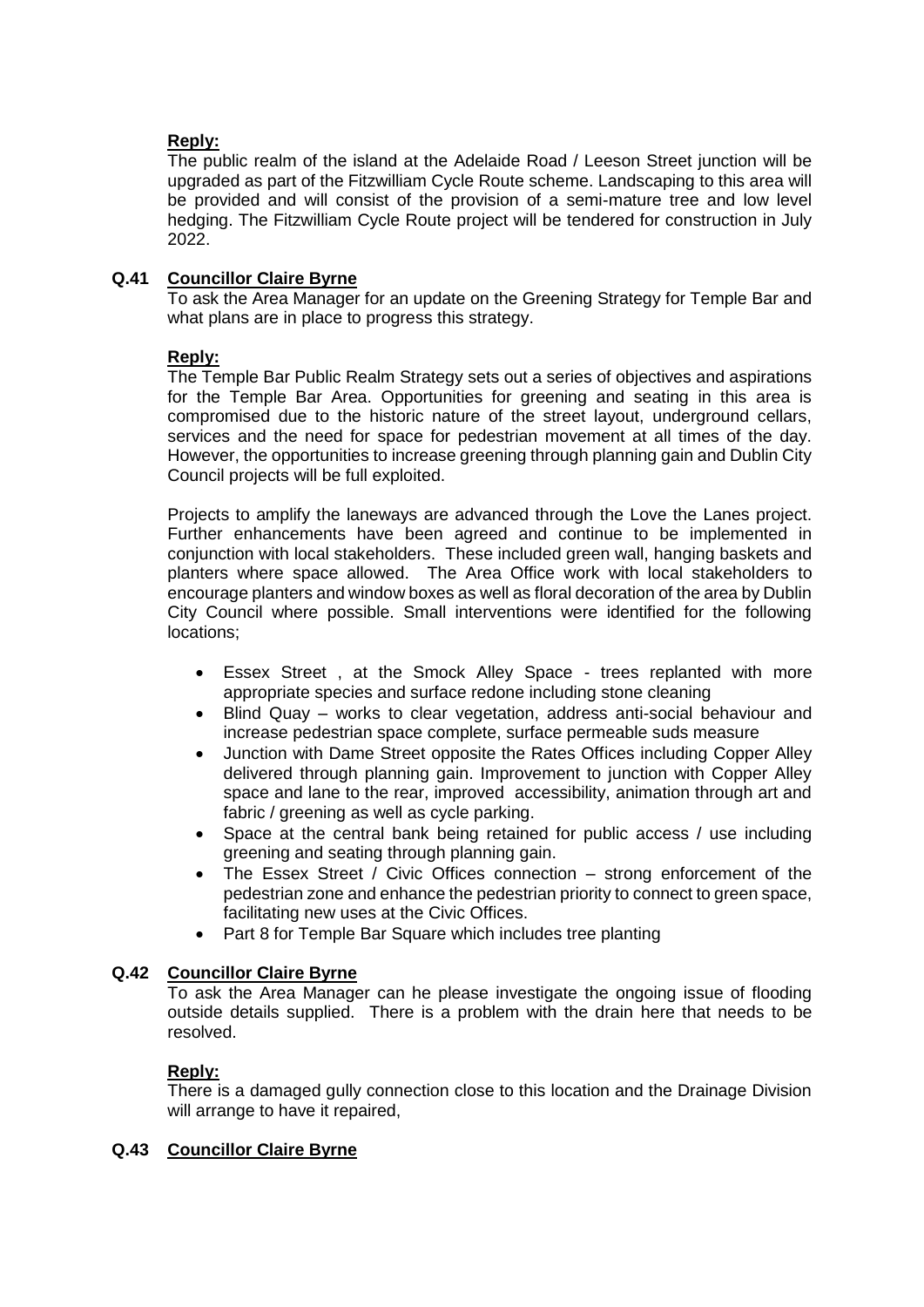To ask the Area Manager can he please find a solution to address the ongoing issue of illegal dumping on Lennox Street, Portobello.

## **Reply:**

The Litter Warden has been asked to increase patrols in the area. Fixed Penalty Notices will issue where evidence is recovered.

## **Q.44 Councillor Claire Byrne**

To ask the Area Manager can he please investigate the construction work on Clanwilliam Terrace in Grand Canal Dock. Fencing has been placed out over the road impeding on the cycle route. This is right at the end of the Grand Canal cycle route where it meets Grand Canal Dock and it is no longer possible for 2 cyclists to pass each other.

## **Reply:**

Dublin City Council issued a Hoarding Licence to MB McNamara Construction Co. for a development at Grand Canal Quay (official name of Clanwilliam Terrace) for the period 1<sup>st</sup> March to 31<sup>st</sup> August. The developers plan to be onsite for 22 months. The Roadworks Control Inspector who authorised the licence is currently dealing with the developer to ensure that the cycle track continues safely and remains unimpeded.

## **Q.45 Councillor James Geoghegan**

To ask the South East Area manager if he will consider the content of the email below and furnish a reply.

"We would be grateful for an update as to when safe and appropriate cycle lanes will finally be installed from the Merrion Centre to Booterstown, to connect with the bike lane through the Blackrock Park.

The current cycle lanes from the Merrion Centre to Merrion gates and beyond are completely unsafe. Very few people cycle there compared to safer routes. There are so many safe routes now in Dublin - why has this important artery into town been ignored? The traffic including buses moves much too fast to combine safely a bike lane and a bus lane, as at present. In addition the bike line is frequently blocked by parked cars and vans etc. Traffic calming plus a separate bike lane with a physical division is needed. I would also point out that the road from Merrion Centre towards Booterstown is very wide. There is plenty of space for a new arrangement providing safe cycling.

I would add that the answer is not cutting down ancient trees that distinguish this neighbourhood and give it its character. I suggest the answer is narrower, slower driving lanes to discourage driving in favour of more sustainable transport. Slim physical barriers between bike lanes and traffic are also essential to safe biking. A decent bike lane along the Sandymount seafront is also needed.

Realising this requires cooperation with Dublin County representatives and staff, and aware of the planned Sandymount bike route that was challenged in court. What is the timeline for these discussions and concrete change?

### **Reply:**

Cycle lanes will be provided in this section as part of the Bus Connects project. There is in insufficient space between the existing kerb lines to provide protected cycle lanes in the current arrangement. The section from Trimleston Avenue to Booterstown Park is within the Dun Laoghaire county council area.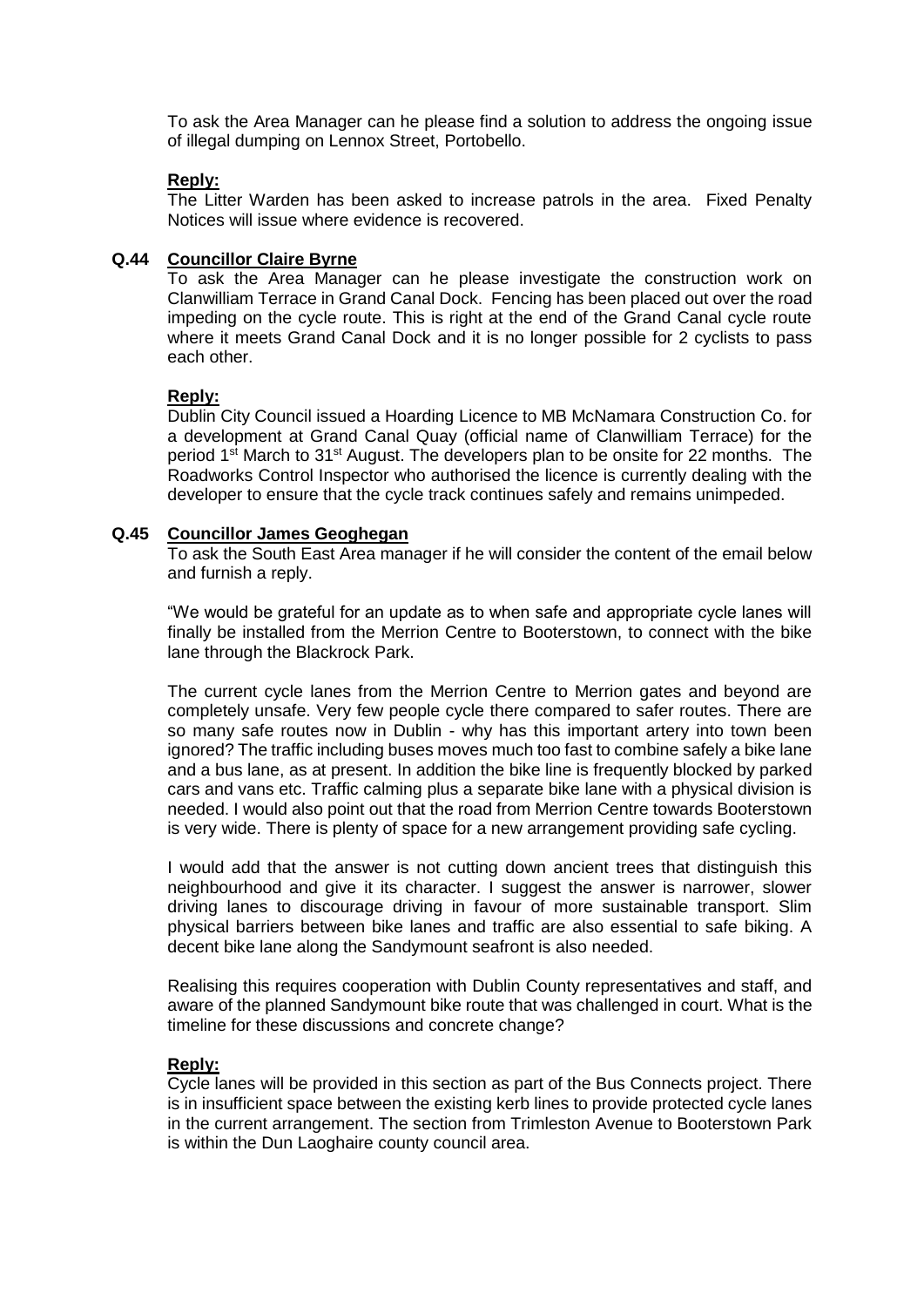The appeal for the trial arrangement of a safe cycle route along the Sandymount seafront is due to be heard in June. The outcome of the appeal will determine the timeline.

## **Q.46 Councillor James Geoghegan**

To ask the South East Area manager if he will consider the content of the email below and photos, and furnish a reply.

Could you advise me as to who in the Council is responsible for enforcing Health and Littering?

# **Reply:**

The Litter Warden investigated this issue and reported that the premises have a seven day refuse collection. The Bye-Laws for the Segregation, Storage and Presentation of Household and Commercial waste state that as the premises is outside the Central Commercial District they are entitled to present their waste after 5pm the day before their designated collection day and it has to be removed by 10am the day following the designated collection day. This permits them to have their waste presented seven days a week. The Litter Warden has reiterated that the bins must not be overloaded or the cause of litter or fines will be issued.

## **Contact:**

| Stephen | Kavanagh,                      | ∟itter | Enforcement | Manager, | Email: |
|---------|--------------------------------|--------|-------------|----------|--------|
|         | stephen.kavanagh@dublincity.ie |        |             |          |        |

## **Q.47 Councillor James Geoghegan**

To ask the South East Area manager if he could provide an update as to what the status is with the swimming pool in Marian College and the increased allocation of funding that was offered to it, to keep it open.

### **Reply:**

Marian College Board has indicated to DCC that they will not be reopening the swimming pool. CRES Department officials have requested a meeting with Marian College Board to discuss any possible options with regard to the reopening of the pool and will report to the Area Committee following the meeting-taking place. Additional Grant funding allocated in 2022 revenue budget to Marian Pool is available.

### **Q.48 Councillor James Geoghegan**

To ask the South East Area manager if a reply could be furnished to the queries raised in the email and photo below.

Would you be able to get the drawings / section of Option 1 which illustrates how vehicles leaving Sandford Grove and Woodville Lodge cross over the cycle lane to turn left and right? At the moment the attached drawing doesn't show how vehicles will cross the cycle lane or will the cars have to drive on the cycle lane down Belmont Avenue towards Donnybrook?

# **Reply:**

Dublin City Council will work with the appointed external consultant to have the current drawings amended to facilitate access and egress for the residents in these new developments. For Option 1 the residents from both Woodville Lodge and Sandford Grove developments will be able to exit onto Belmont Avenue and proceed in the direction of Sandford Road and also Donnybrook Road.

# **Q.49 Councillor James Geoghegan**